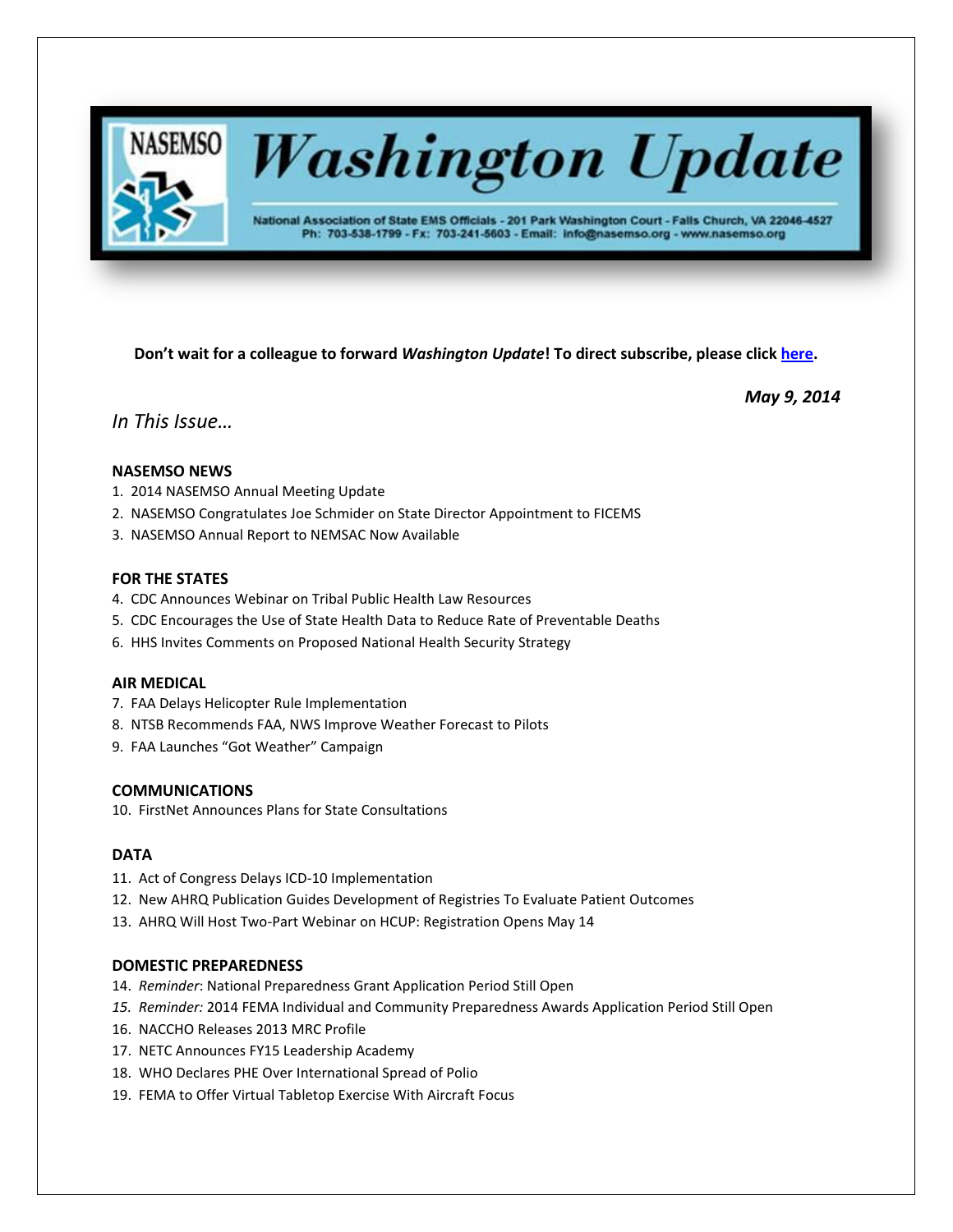- 20. White House Targets Climate Change in Wildland Fire Strategy
- 21. Patient Decontamination Guidance in a Mass Chemical Exposure Open for Public Comment

#### **EMS EDUCATION**

22. IOM Health Professional Education Workshop Summary Now Available

#### **MEDICAL DIRECTION**

- 23. Congressional Hearing Spotlights Growing Problems of Prescription Drug and Heroin Abuse
- 24. FDA Approves New Hand-held Auto-injector to Reverse Opioid Overdose
- 25. FDA Awards IDE for Technology to Treat Thermal Burns
- 26. Current Clinical Questions in Post Resuscitation Hypothermia

#### **PEDIATRIC EMERGENCY CARE**

- 27. NEW from the CDC!! Data on Injury-related ED Visits by Children and Adolescents
- 28. SAMHSA Town Hall Meetings Aim to Prevent Underage Drinking
- 29. EMSC NRC Launches New Web Site

#### **TRAUMA**

30. Traffic Safety Facts: Not-in-Traffic Surveillance: Fatality and Injury Statistics in Non-Traffic Crashes

- 31. State, Tribal, Local, and Territorial Public Health Professionals Gateway Provides 2013 PSRs
- 32. ACP Recommends Physicians Take Steps to Reduce Gun Violence

#### **FEDERAL PARTNERS**

- 33. FHWA Launches New Site to Assist State EMS Officials
- 34. FDA Reviews Use of Aspirin for Primary Prevention of Heart Attack and Stroke
- 35. WISQARS Goes Mobile
- 36. HHS Publishes Updated Action Plan to Combat Viral Hepatitis
- 37. Foxx Sends Transportation Reauthorization Proposal to Congress
- 38. Stolen Laptops Lead to Important HIPAA Settlements
- 39. New NCHS Data Online Query System Now Available
- 40. FDA Further Extends Expiration Dates of Meridian's DuoDote Auto-Injector Lots

#### **INDUSTRY NEWS**

- 41. Alere Recalls INRatio2 PT/INR Professional Test Strips
- 42. NFPA Provides Links for Public Comment Opportunities
- 43. Call for Proposals: International Roundtable on Community Paramedicine

#### **CURRENT JOB OPPORTUNITIES**

44. CURRENT STATE JOB OPPORTUNITIES

#### **INTERESTING READING**

- 45. AHA/ASA Revise Recurrent Stroke Guidelines
- 46. Better Outcomes with Prehospital Stroke Thrombolysis
- 47. Epinephrine May Be of No Survival Benefit in Cardiac Arrest

#### **UPCOMING EVENTS**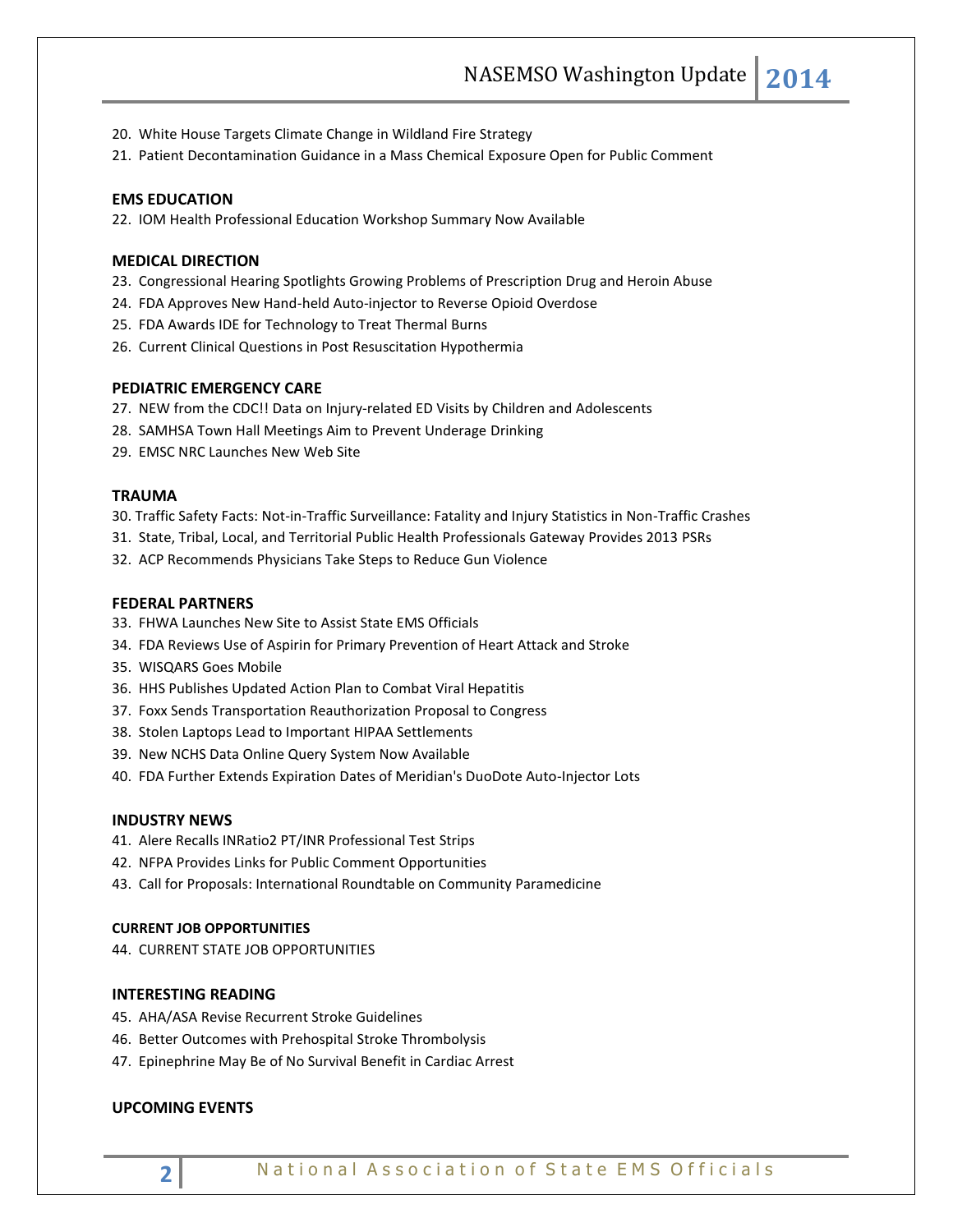# **\*\*\*STATEWIDE EMS CONFERENCES\*\*\***

**\*\*\*National Conferences and Special Meetings\*\*\***



# **NASEMSO SALUTES ALL NURSING AND EMS COLLEAGUES!!**

# **EMS & FOR LIFE. EMS WEEK 2014 • MAY 18-24**

#### **1. 2014 NASEMSO Annual Meeting Update**

The 2014 NASEMSO Annual Meeting is only 5 months away and plans are moving into high gear to bring you the BEST in EMS policy trends, information, products, and services while providing a productive venue to network with state EMS colleagues across the country!! Hotel and conference registration will become available by the end of May. Be sure to save the dates: October 6-10, 2014 and monitor ou[r web site](http://www.nasemso.org/Meetings/Annual/AnnualMeeting2014.asp) for breaking news (including registration and program info) as it becomes available! Plan now to submit your poster, highlighting system research and performance assessment and improvement to illustrate innovation and progress in improving EMS! And get ready to *ROCK ON* in the city that our own Sister Carol calls home: Cleveland, OH!!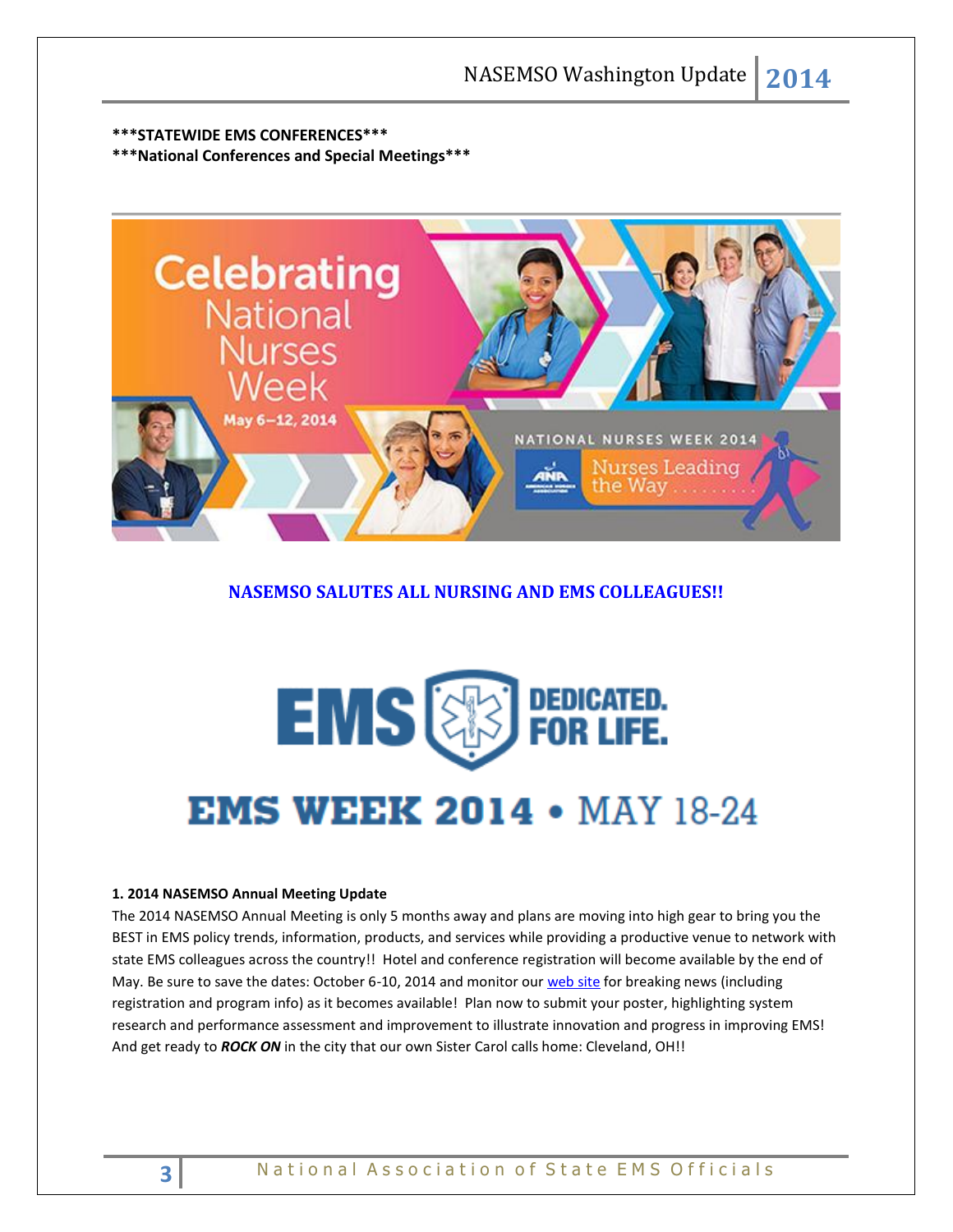#### **2. NASEMSO Congratulates Joe Schmider on State Director Appointment to FICEMS**

Public Law 109-59 authorizes the Federal Interagency Committee on Emergency Medical Services (FICEMS), an entity that is tasked to ensure coordination among the Federal agencies involved with State, local, tribal, or regional EMS and 9-1-1 systems. NASEMSO recently learned that NASEMSO member Joe Schmider has been appointed by Transportation Secretary Foxx to fill the position reserved for a State EMS Director. Schmider has been active in EMS for many years while serving in a variety of positions from PA to TX and is well qualified to fill the shoes of retired FICEMS member, Dr. Robert Bass. Please join us in congratulating [Joe](mailto:Joseph.Schmider@dshs.state.tx.us?subject=Congratulations!!) on this important accomplishment!!

#### **3. NASEMSO Annual Report to NEMSAC Now Available**

Since 2007, NASEMSO has collected annual data to chart the progress of implementing the EMS Education Agenda for the Future: A Systems Approach and developed a report to advise the National EMS Advisory Council (NEMSAC). Tremendous progress has been made moving the Nation to a common goal. Today, 76% of states intend to use the National EMS Scope of Practice Model as a foundation for State licensure at the EMR level; 100% at the EMT level, 88% at the AEMT level, and 100% at the Paramedic level. 90% of states require National EMS Program Accreditation at the Paramedic level. 92% of states use the National EMS Certification process at one or more levels for state licensure. The results of data collected in the fall of 2013 have been presented to NEMSAC and posted on the NASEMSO web site. NASEMSO expresses its gratitude to 50 states and Guam for participating in this survey! For more information...

#### **4. CDC Announces Webinar on Tribal Public Health Law Resources**

The Centers for Disease Control and Prevention's Public Health Law Program and the Network for Public Health Law will co-host Advancing Tribal Public Health Through Law: Legal Technical Assistance and Resources for Tribes and Tribal-Serving Organizations, a webinar on tribal public health law resources on Thursday, May 29, 2014, 2:00– 3:00 p.m. (EDT). Speakers will share information on the role of law in advancing tribal public health goals and provide examples of legal technical assistance offered to tribes on public health issues including:

- \* Development of public health codes
- \* Hunting and fishing rights
- \* Legal preparedness for public health emergencies

The speakers include staff from the National Indian Health Board, CDC's Public Health Law Program, the Network for Public Health Law, and the National Congress for American Indians. Participants will be able to ask questions of the speakers about public health law-related issues and needs of tribal communities. Find more information and [register for the webinar.](mailto:https://networkforphl.webex.com/mw0401l/mywebex/default.do?nomenu=true&siteurl=networkforphl&service=6&rnd=0.6212430148535351&main_url=https%3A%2F%2Fnetworkforphl.webex.com%2Fec0701l%2Feventcenter%2Fevent%2FeventAction.do%3FtheAction%3Ddeta)

#### **5. CDC Encourages the Use of State Health Data to Reduce Rate of Preventable Deaths**

In 2010, the top five causes of death in the United States were 1) diseases of the heart, 2) cancer, 3) chronic lower respiratory diseases, 4) cerebrovascular diseases (stroke), and 5) unintentional injuries. The rates of death from each cause vary greatly across the 50 states and the District of Columbia. An understanding of state differences in death rates for the leading causes might help state health officials establish disease prevention goals, priorities, and strategies. States with lower death rates can be used as benchmarks for setting achievable goals and calculating the number of deaths that might be prevented in states with higher rates. To determine the number of premature annual deaths for the five leading causes of death that potentially could be prevented ("potentially preventable deaths"), CDC analyzed National Vital Statistics System mortality data from 2008–2010. The number of annual potentially preventable deaths per state before age 80 years was determined by comparing the number of expected deaths (based on average death rates for the three states with the lowest rates for each cause) with the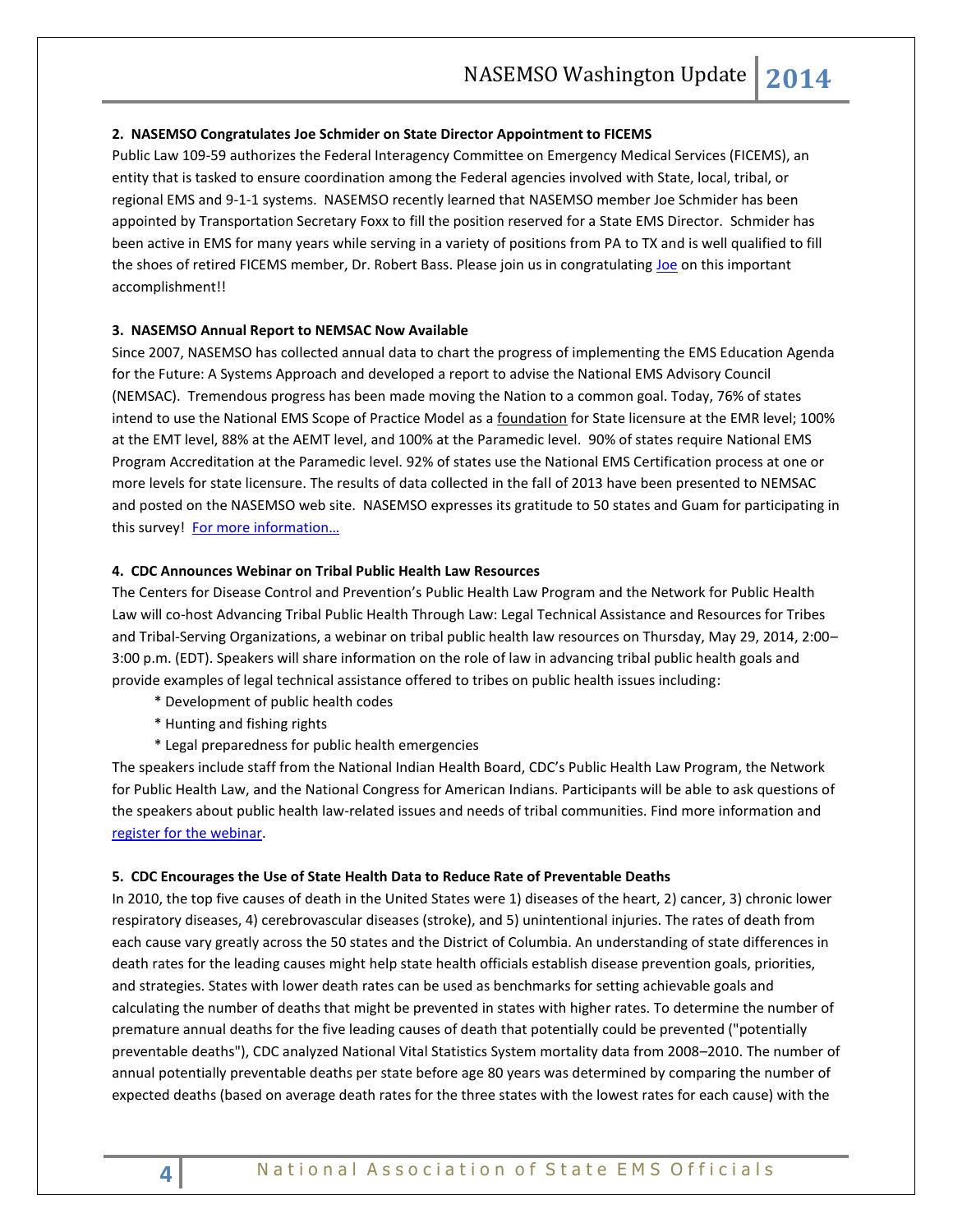number of observed deaths. The results of this analysis indicate that, when considered separately, 91,757 deaths from diseases of the heart, 84,443 from cancer, 28,831 from chronic lower respiratory diseases, 16,973 from cerebrovascular diseases (stroke), and 36,836 from unintentional injuries potentially could be prevented each year. In addition, states in the Southeast had the highest number of potentially preventable deaths for each of the five leading causes. The findings provide disease-specific targets that states can use to measure their progress in preventing the leading causes of deaths in their populations. For more information...

## **6. HHS Invites Comments on Proposed National Health Security Strategy**

The US Department of Health and Human Services (HHS) is seeking comments on the draft 2015-2018 *[National](http://www.phe.gov/Preparedness/planning/authority/nhss/comments/Pages/default.aspx)  [Health Security Strategy](http://www.phe.gov/Preparedness/planning/authority/nhss/comments/Pages/default.aspx)* (NHSS) and Implementation Plan (IP). The 2015-2018 NHSS draft puts forward a vision, goal, guiding principles, strategic objectives, priorities, and implementation activities to enhance national health security over the next four years. HHS seeks feedback on the following:

- Overall strategic direction of the NHSS.
- The focus of the objectives and priorities.
- How public health departments can integrate with others across the community to implement the NHSS and build individual and community resilience.
- Whether or not these activities are the appropriate priority activities for the next four years.
- Whether or not there are existing efforts that can be leveraged and thus eliminate activities which would duplicate effort.
- Ways in which an outcome could be achieved via a different implementation approach.
- Identification of the governmental and non-governmental organizations (to include private sector and academia) that should be involved in the achievement of an activity.

To comment, go t[o http://www.phe.gov/nhss](http://www.phe.gov/nhss) by May 21.

#### **7. FAA Delays Helicopter Rule Implementation**

The Federal Aviation Administration (FAA) is delaying the effective date of the Helicopter Air Ambulance, Commercial Helicopter, and Part 91 Helicopter Operations final rule published on February 21, 2014. In that rule, the FAA amended its regulations to revise the helicopter air ambulance, commercial helicopter, and general aviation helicopter operating requirements. The April 22, 2014 effective date does not provide an adequate amount of time for the affected certificate holders to implement the new requirements. By extending the effective date to April 22, 2015, the affected certificate holders will have sufficient time to implement the new requirements. This action will only affect the effective date of the provisions of the rule scheduled to take effect April 22, 2014. Other provisions in the rule with specified compliance dates will not be affected. For more [information…](https://www.federalregister.gov/articles/2014/04/21/2014-09034/extension-of-effective-date-for-the-helicopter-air-ambulance-commercial-helicopter-and-part-91)

#### **8. NTSB Recommends FAA, NWS Improve Weather Forecast to Pilots**

The National Transportation Safety Board (NTSB) recently issued nine recommendations addressing the need to provide more comprehensive preflight weather information to pilots. The recommendations were issued to both the Federal Aviation Administration (FAA) and the National Weather Service (NWS), who are jointly responsible for providing such information to pilots. Timely, detailed weather information is critical for enabling airmen to properly balance risks and make sound decisions when determining to fly. The recommendations are based on NTSB accident investigations involving aircraft encountering weather conditions, such as adverse surface wind, dense fog, icing, turbulence, and low-level wind shear. Currently, although information on these conditions may exist, it is not always provided to pilots through NWS products during preflight weather forecasts. To view the NTSB's recommendations to the FAA and the NWS, click on the following links: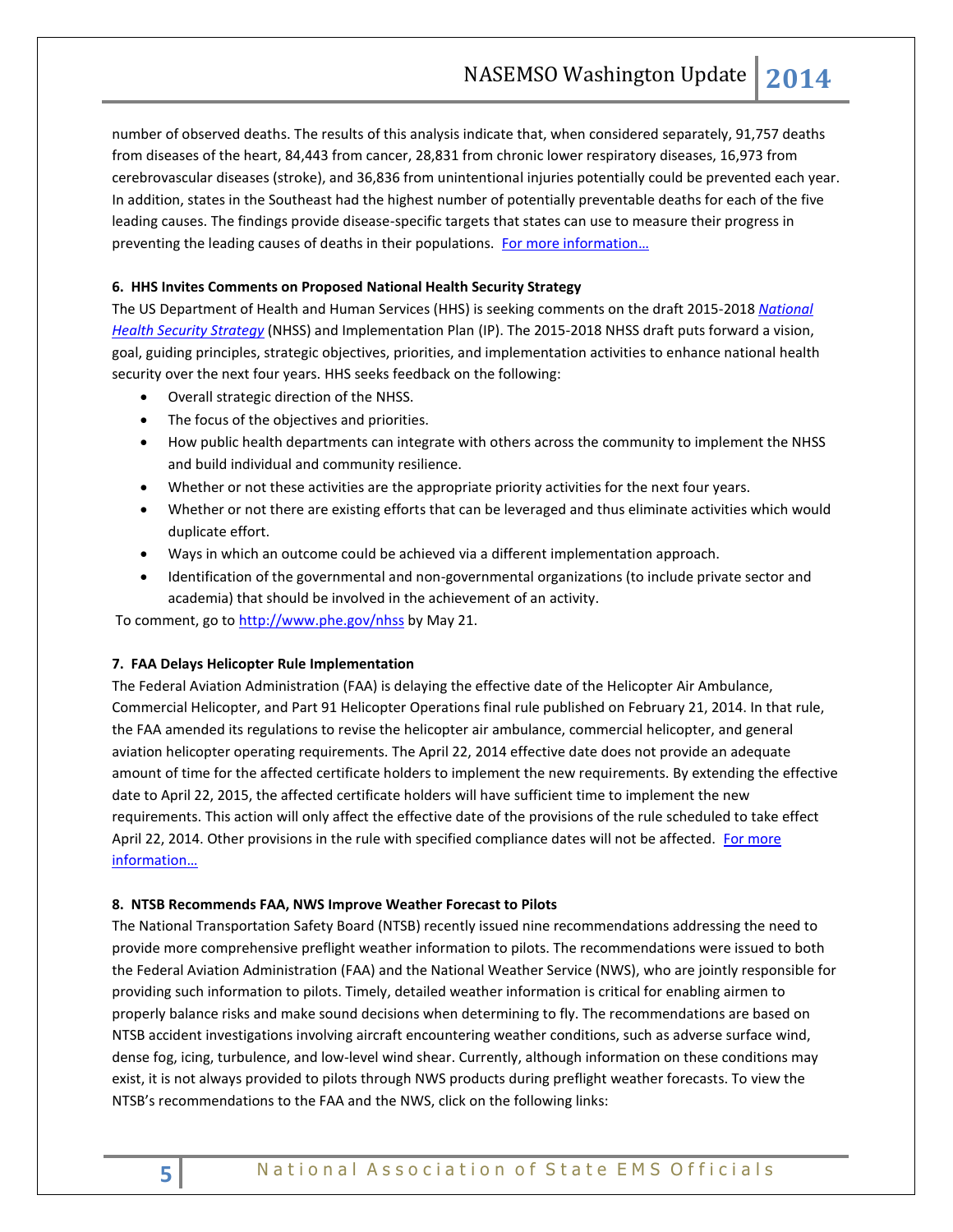- <http://www.ntsb.gov/doclib/recletters/2014/A-14-013-016.pdf>
- <http://www.ntsb.gov/doclib/recletters/2014/A-14-017-021.pdf>

#### **9. FAA Launches "Got Weather" Campaign**

The U.S. Department of Transportation's Federal Aviation Administration (FAA) and general aviation groups have launched an eight-month national safety campaign titled, "**[Got Weather? #GotWx](http://links.govdelivery.com/track?type=click&enid=ZWFzPTEmbWFpbGluZ2lkPTIwMTQwNTAxLjMxODAyMjgxJm1lc3NhZ2VpZD1NREItUFJELUJVTC0yMDE0MDUwMS4zMTgwMjI4MSZkYXRhYmFzZWlkPTEwMDEmc2VyaWFsPTE3MDAxMDkxJmVtYWlsaWQ9cm9iaW5zb25AbmFzZW1zby5vcmcmdXNlcmlkPXJvYmluc29uQG5hc2Vtc28ub3JnJmZsPSZleHRyYT1NdWx0aXZhcmlhdGVJZD0mJiY=&&&100&&&http://www.faa.gov/about/initiatives/got_weather/)**," to help general aviation (GA) pilots prepare for potential weather challenges they may encounter during the 2014 flying season. The **[Got](http://links.govdelivery.com/track?type=click&enid=ZWFzPTEmbWFpbGluZ2lkPTIwMTQwNTAxLjMxODAyMjgxJm1lc3NhZ2VpZD1NREItUFJELUJVTC0yMDE0MDUwMS4zMTgwMjI4MSZkYXRhYmFzZWlkPTEwMDEmc2VyaWFsPTE3MDAxMDkxJmVtYWlsaWQ9cm9iaW5zb25AbmFzZW1zby5vcmcmdXNlcmlkPXJvYmluc29uQG5hc2Vtc28ub3JnJmZsPSZleHRyYT1NdWx0aXZhcmlhdGVJZD0mJiY=&&&103&&&http://www.faa.gov/about/initiatives/got_weather/)  [Weather?](http://links.govdelivery.com/track?type=click&enid=ZWFzPTEmbWFpbGluZ2lkPTIwMTQwNTAxLjMxODAyMjgxJm1lc3NhZ2VpZD1NREItUFJELUJVTC0yMDE0MDUwMS4zMTgwMjI4MSZkYXRhYmFzZWlkPTEwMDEmc2VyaWFsPTE3MDAxMDkxJmVtYWlsaWQ9cm9iaW5zb25AbmFzZW1zby5vcmcmdXNlcmlkPXJvYmluc29uQG5hc2Vtc28ub3JnJmZsPSZleHRyYT1NdWx0aXZhcmlhdGVJZD0mJiY=&&&103&&&http://www.faa.gov/about/initiatives/got_weather/)** safety campaign will run through December and refresh each month to feature a new weather topic such as turbulence, thunderstorms, icing, crosswinds, and the resources available to pilots. Pilots can go to one user-friendly **[website](http://links.govdelivery.com/track?type=click&enid=ZWFzPTEmbWFpbGluZ2lkPTIwMTQwNTAxLjMxODAyMjgxJm1lc3NhZ2VpZD1NREItUFJELUJVTC0yMDE0MDUwMS4zMTgwMjI4MSZkYXRhYmFzZWlkPTEwMDEmc2VyaWFsPTE3MDAxMDkxJmVtYWlsaWQ9cm9iaW5zb25AbmFzZW1zby5vcmcmdXNlcmlkPXJvYmluc29uQG5hc2Vtc28ub3JnJmZsPSZleHRyYT1NdWx0aXZhcmlhdGVJZD0mJiY=&&&104&&&http://www.faa.gov/about/initiatives/got_weather/)** to get fast facts about the topic and links to partner videos, safety seminars, quizzes, proficiency programs, online training, case studies, and more. The campaign partners will share campaign materials, link to the website, and promote the campaign on social media.

#### **10. FirstNet Announces Plans for State Consultations**

FirstNet officials plan to begin state consultations in July to determine the best way to deploy the portion of the nationwide broadband network for public safety within a give state or territory. Items on the final state checklist are supposed to ensure that state representatives are prepared for their consultation with FirstNet and should generate information that will be useful, whether the jurisdiction chooses to let FirstNet build the network or chooses to opt out and build its portion of the broadband system on its own. FirstNet recently delivered proposed checklists to the state points of contact (SPOCs) in the 56 states and territories impacted by FirstNet and sought additional input. That input was incorporated into the [consultation package,](http://firstnet.gov/sites/default/files/Single%20Point%20of%20Contact%20%28SPOC%29%20Initial%20Consultation%20Package_04302014.pdf) which includes a six-point "readiness checklist" that states and territories need to complete before initiating talks with FirstNet and eight "discussion topics" that FirstNet would like submitted.

#### **11. Act of Congress Delays ICD-10 Implementation**

Congress recently enacted the Protecting Access to Medicare Act of 2014 (PAMA) (Pub. L. No. 113-93), which effectively delayed the implementation of ICD-10 to October 1, 2015. Accordingly, the U.S. Department of Health and Human Services expects to release an interim final rule in the near future that will include a new compliance date that would require the use of ICD-10 beginning October 1, 2015. The rule will also require HIPAA covered entities to continue to use ICD-9-CM through September 30, 2015. Physicians groups have expressed ongoing concern about rushing ICD-10 implementation while hospitals and the healthcare IT community are decrying the cost of the delay. For more information...

#### **12. New AHRQ Publication Guides Development of Registries To Evaluate Patient Outcomes**

The Agency for Healthcare Research and Quality (AHRQ's) Effective Health Care Program recently released "Registries for [Evaluating Patient Outcomes: A User's Guide: Third Edition,"](http://www.effectivehealthcare.ahrq.gov/index.cfm/search-for-guides-reviews-and-reports/?pageaction=displayproduct&productid=1897) a new publication to support the design, implementation, analysis, interpretation and quality evaluation of registries created to increase understanding of patient outcomes. This project expands the second edition to address 11 new topics in registry methodology and updates existing chapters to cover new legislation and other changes in registry science. Realworld contemporary case examples are provided to illustrate key principles of registry design, operation and evaluation and to demonstrate different strategies and perspectives to address common challenges. The third edition can be downloaded for free from th[e Effective Health Care Program website](http://www.effectivehealthcare.ahrq.gov/) and soon will be available in file formats designed to be read with eBook readers, such as Nook, Kindle and iPad.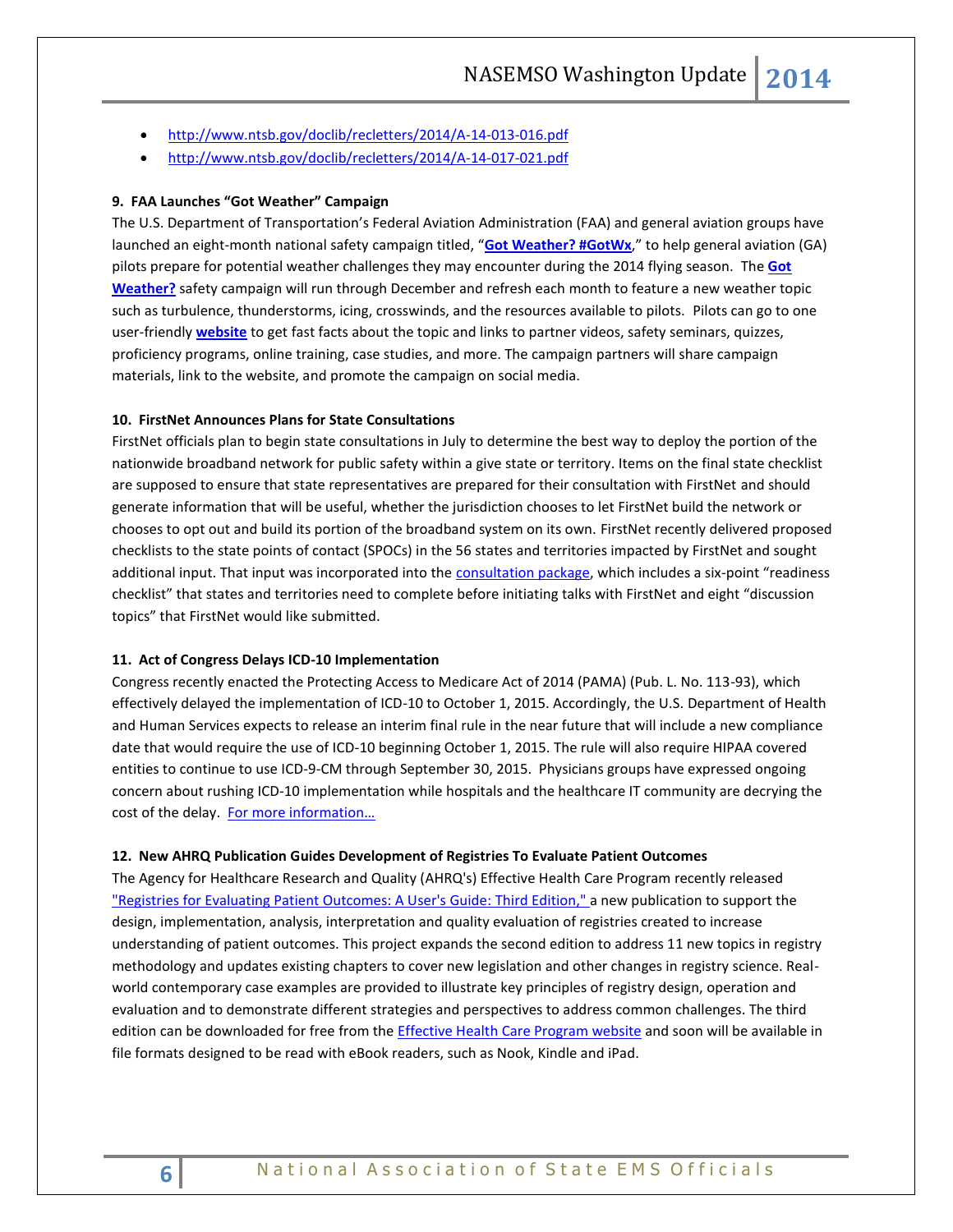#### **13. AHRQ Will Host Two-Part Webinar on HCUP: Registration Opens May 14**

The Agency for Healthcare Research and Quality (AHRQ) will host a two-part webinar on the Healthcare Cost and Utilization Project (HCUP) databases, product and tools. During the first one-hour session, in which the HCUP databases and related resources will be introduced, health services and policy researchers will learn how HCUP can enhance research studies. The webinar is scheduled for May 21 at 2 p.m. ET. The second one-hour session, scheduled for June 4 at 2 p.m. ET, will introduce HCUP products and tools that facilitate research, with particular emphasis on HCUPnet, the free online data query system. Registration for both webinars will open May 14 at 8 a.m. ET. Separate registration for each webinar is required. Registration details are available on the **HCUP User** [Support website.](http://hcup-us.ahrq.gov/hcup_webinar.jsp) Space is limited and capacity is often reached quickly.

## **14.** *Reminder***: National Preparedness Grant Application Period Still Open**

The U.S. Department of Homeland Security (DHS) announced the release of FY 2014 Funding Opportunity Announcements for six DHS preparedness grant programs totaling over \$1.6 billion. The Homeland Security grants assist states, urban areas, tribal and territorial governments, and nonprofit organizations as well as the private sector to strengthen our nation's ability to prevent, protect against, mitigate, respond to, and recover from terrorist attacks, major disasters, and other emergencies in support of the National Preparedness Goal and the National Preparedness System. Completed final applications for these six preparedness grants are due no later than 11:59 p.m. EDT, May 23, 2014. For more information, visit www.fema.gov/grants.

#### *15. Reminder:* **2014 FEMA Individual and Community Preparedness Awards Application Period Still Open**

FEMA has announced that the application period for the 2014 Individual and Community Preparedness Awards is now open. The awards highlight innovative local practices and achievements by recognizing individuals and organizations that have made outstanding contributions toward making their communities safer, stronger, better prepared and more resilient. To be considered for this year's awards, all submissions must be received by May 30, 2014 at 11:59 p.m. EDT and must feature program activities taking place between January 1, 2013 and May 30, 2014. Please visit www.ready.gov/citizen-corps/citizen-corps-awards for more information about the awards and to download instructions for submitting an application.

#### **16. NACCHO Releases 2013 MRC Profile**

The National Association of County and City Health Officials (NACCHO) recently released [Stronger Together: The](http://www.naccho.org/publications/emergency/upload/TTC-NACCHO-MRC-Report-2013-lo-res.pdf)  [2013 Network Profile of the Medical Reserve Corps.](http://www.naccho.org/publications/emergency/upload/TTC-NACCHO-MRC-Report-2013-lo-res.pdf) The Medical Reserve Corps (MRC) is a national network of over 200,000 volunteers organized into nearly 1,000 local units across the United States and was formed after the Sept. 11, 2001 attacks as a way for citizens to respond after a crisis. The report reflects information about the structure and operations of each local unit, unit leader and volunteer demographics, activities, training, unit administration, communication, partnerships, legal protections, and finances.

#### **17. NETC Announces FY15 Leadership Academy**

The National Emergency Training Center at Emmitsburg, MD has announced that applications for the National Emergency Management Leaders Academy [\(Leaders Academy\)](http://training.fema.gov/EMPP/leaders.asp) FY15 Cohort #5 are now being accepted. The Leaders Academy is the first leadership component of the Emergency Management Professional Program and provides the essential skills needed for emergency managers to lead emergency management programs. Sharing best practices, lessons learned, tools, and documentation will allow emergency management leaders to have a firm understanding of Federal, State, and local emergency management programs, as well as how these programs can be effectively leveraged to support State and local needs and requirements in this complex and demanding career field. This course is designed for current and emerging leaders in emergency management. The target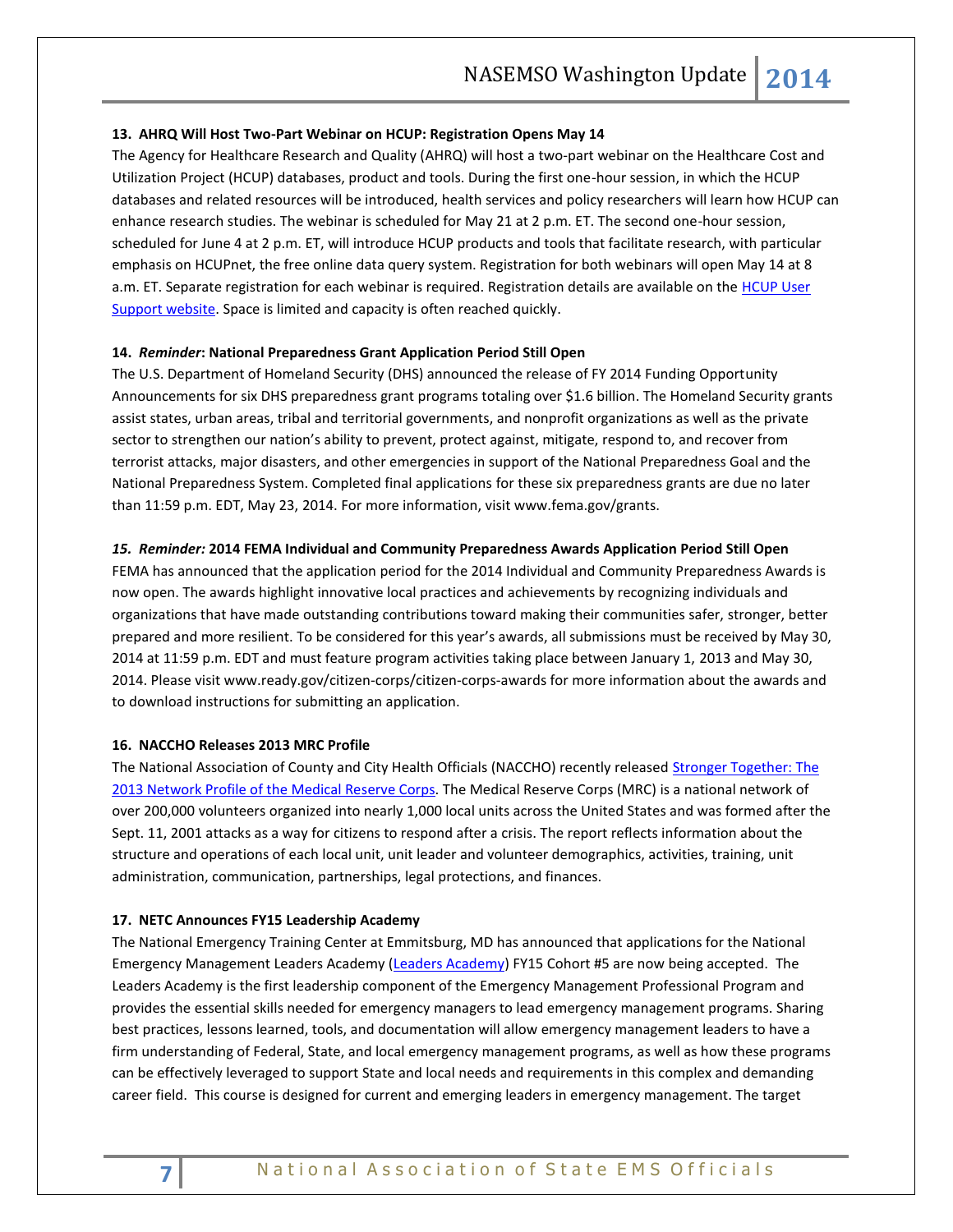audience includes government, non-profit voluntary organizations, and private sector managers responsible for emergency management or homeland security, including:

- State, local, tribal, and territorial emergency management or homeland security program staff and managers;
- Federal department heads and branch chiefs of emergency management or homeland security;
- Directors and managers of non-profit voluntary organizations;
- Private sector managers leading emergency management offices and related programs; and
- Emergency management program directors from all organizations listed above with significant authority and responsibilities.

Interested personnel should contact the Leaders Academy Program Manager, Todd Wheeler at [Todd.Wheeler@fema.dhs.gov,](mailto:Todd.Wheeler@fema.dhs.gov) who will provide additional instructions and all required applications documents.

#### **18. WHO Declares PHE Over International Spread of Polio**

The World Health Organization recently called the spread of polio thus far in 2014 an "extraordinary event" that constitutes a public health emergency. Preparing for the high transmission season (May/June), the WHO offered guidance to the three nations that pose the greatest risk for exporting the virus this year: Cameroon, Pakistan, and the Syrian Arab Republic. Recommendations include declaring public health emergencies in those countries and increasing vaccination efforts. Similar guidance was offered to nations that are infected with, but not currently exporting, poliovirus (e.g., Afghanistan, Equatorial Guinea, Ethiopia, Iraq, Israel, Somalia and particularly Nigeria). [For more information…](http://www.who.int/mediacentre/news/statements/2014/polio-20140505/en/)

In related news, the Centers for Disease Control and Prevention (CDC) have confirmed a case of Middle East Respiratory Syndrome Coronavirus (MERS-CoV) in a traveler to the United States. This virus is relatively new to humans and was first reported in Saudi Arabia in 2012. In some countries, the virus has spread from person to person through close contact, such as caring for or living with an infected person. However, there is currently no evidence of sustained spread of MERS-CoV in community settings. For more information...

#### **19. FEMA to Offer Virtual Tabletop Exercise With Aircraft Focus**

FEMA has announced plans to offer a Virtual Tabletop Exercise (VTTX) June 17, 18, and 19, 2014. The VTTX is designed to engage participants in a no-fault, hazard specific exercise discussion involving an aircraft scenario. The VTTX program is designed for a "community-based" group (not individual participation) of at least 12 or more personnel from local or state emergency management organizations with representation from all Emergency Management disciplines-public safety, public works, public health, health care, government, administrative, communications, military, private sector, non-governmental, and other whole community partners involved in an aircraft crash focus incident response and recovery. For more information...

#### **20. White House Targets Climate Change in Wildland Fire Strategy**

In the past two decades, a rapid escalation of extreme wildfire behavior, accompanied by significant increases in risk to responders and citizens, home and property losses, costs, and threats to communities and landscape have been observed. In the Federal Land Assistance, Management, and Enhancement Act of 2009 (FLAME Act), Congress mandated the development of a national cohesive wildland fire management strategy to comprehensively address wildland fire management across all lands in the United States. Shortly after enactment of the FLAME Act, a three-phased, intergovernmental planning and analysis process involving stakeholders and the public was initiated and is commonly referred to as the Cohesive Strategy effort. *The National Strategy: The Final Phase of the Development of the National Cohesive Wildland Fire Management Strategy* (The National Strategy)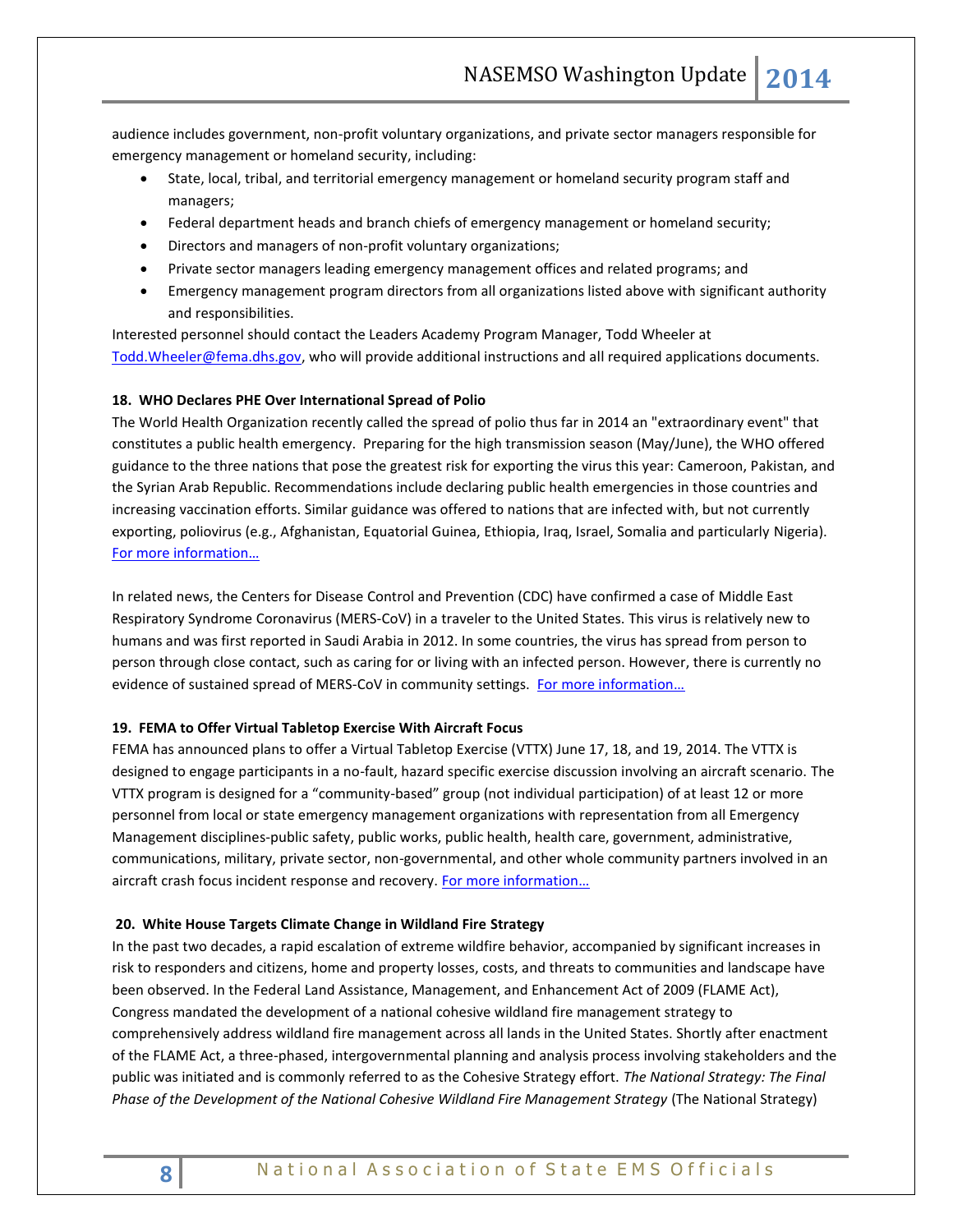represents the culmination of a collaborative effort by Federal, state, local, and tribal governments, nongovernmental partners, and public stakeholders. [For more information…](http://www.doi.gov/news/loader.cfm?csModule=security/getfile&pageid=526008)

#### **21. Patient Decontamination Guidance in a Mass Chemical Exposure Open for Public Comment**

The U.S. Department of Homeland Security is happy to announce that the draft guidance "*Patient Decontamination in a Mass Chemical Exposure Incident: National Planning Guidance for Communities*" is now available for public comment. The U.S. Department of Homeland Security Office of Health Affairs and the U.S. Department of Health and Human Services Office of the Assistant Secretary for Preparedness and Response are leading this effort to provide evidence-based guidance drawing on expertise in emergency response, emergency medicine, toxicology, risk communication, behavioral health, and other relevant fields from academic and nongovernment organizations and federal, state, and local agencies. State and local civilian first responders and health care providers, along with emergency managers, public health practitioners, law enforcement officials, and risk communications experts are the nation's first line of defense for any mass-scale event, and must be prepared to respond to chemical incidents. Ensuring that first responders around the nation have the tools and resources they need to respond to a potential mass contamination event is a critical element of the Administration's strategy, and this guidance furthers the next step to enhance our national efforts. This draft guidance provides first responders with important information on how to effectively respond to an event that involves the release of hazardous chemicals in the communities they serve and is part of the federal government's focus on ensuring the readiness of the nation's first responders. The document covers guiding principles, which begins with defining patient and decontamination and moves through the desired endpoints and patient decontamination as a whole of community approach. The public comment period for the draft guidance, located [here,](https://www.federalregister.gov/articles/2014/04/02/2014-07392/public-review-of-patient-decontamination-in-a-mass-chemical-exposure-incident-national-planning) is open until Monday, May 19, 2014.

#### **22. IOM Health Professional Education Workshop Summary Now Available**

*Assessing Health Professional Education* is the summary of a workshop hosted by the Institute of Medicine's Global Forum on Innovation in Health Professional Education to explore assessment of health professional education. At the event, Forum members shared personal experiences and learned from patients, students, educators, and practicing health care and prevention professionals about the role each could play in assessing the knowledge, skills, and attitudes of all learners and educators across the education to practice continuum. The workshop focused on assessing both individuals as well as team performance. This report discusses assessment challenges and opportunities for interprofessional education, team-based care, and other forms of health professional collaborations that emphasize the health and social needs of communities. [For more information…](http://www.nap.edu/catalog.php?record_id=18738)

#### **23. Congressional Hearing Spotlights Growing Problems of Prescription Drug and Heroin Abuse**

On April 29, the House Energy and Commerce Committee's Subcommittee on Oversight and Investigations held a [hearing](http://www.mmsend47.com/link.cfm?r=235034241&sid=39260093&m=4279212&u=NACCHO&j=18453819&s=http://energycommerce.house.gov/press-release/hearing-notice-subcommittee-oversight-and-investigations-0) entitled "Examining the Growing Problems of Prescription Drug and Heroin Abuse." Witnesses included representative from Drug Enforcement Agency (DEA), Office of National Drug Control Policy, Centers for Disease Control and Prevention, National Institutes of Health, and Substance Abuse and Mental Health Services Administration. The hearing focused on the surge in opioid use and the federal government's activities in working with the states to address abuse and deaths resulting from overdose. The hearing delved into a number of additional issues, including the use of naloxone used to prevent opioid overdose deaths, the value of abusedeterrent formulations, and the potential abuse of the recently approved hydrocodone-only painkiller Zohydro. Related witness testimonies are now available [here.](http://energycommerce.house.gov/hearing/examining-growing-problems-prescription-drug-and-heroin-abuse) Of note, the National Institute on Drug Abuse (NIDA) reported that naloxone was used to reverse more than 10,000 overdose cases between 1996 and 2010 [\(link to report\)](http://www.cdc.gov/mmwr/pdf/wk/mm6106.pdf). The Agency also testified that it supports the new hand-held auto-injector designed for family members and caregivers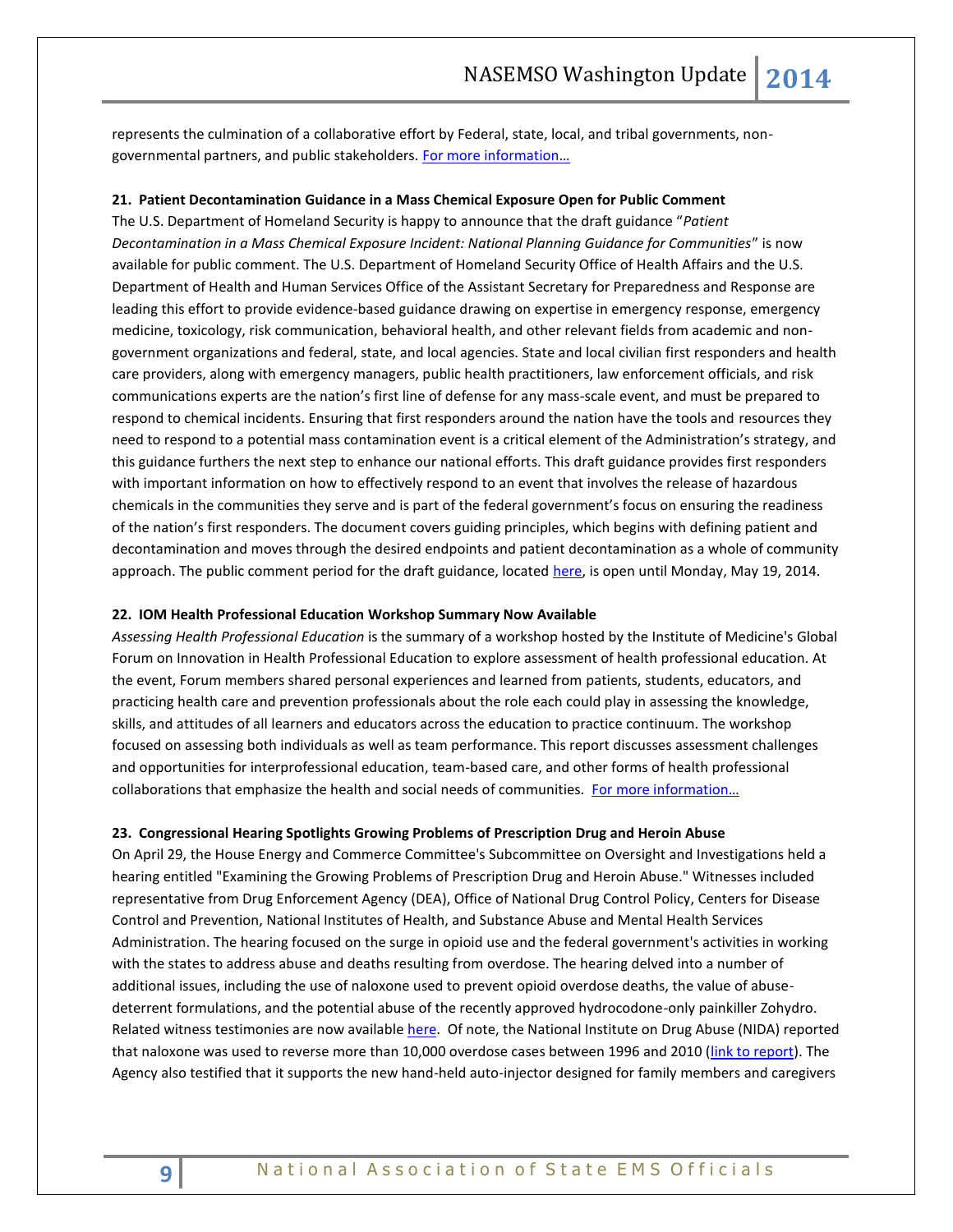as well as the development of a naloxone nasal spray that can be used by an overdose victim, a companion, or a wider range of first responders in the event of an emergency.

In related news, the Substance Abuse and Mental Health Services Administration (SAMHSA) recently sent a letter to state agencies that administer the Substance Abuse and Prevention Block Grants (SABG) to clarify that, at a State's discretion, SABG funds (other than primary prevention set-aside funds) may be utilized to purchase naloxone (Narcan®) and the necessary materials to assemble overdose kits and to cover the costs associated with the dissemination of such kits.

#### **24. FDA Approves New Hand-held Auto-injector to Reverse Opioid Overdose**

The U.S. Food and Drug Administration (FDA) recently approved a prescription treatment that can be used by family members or caregivers to treat a person known or suspected to have had an opioid overdose. Evzio (naloxone hydrochloride injection) rapidly delivers a single dose of the drug naloxone via a hand-held auto-injector that can be carried in a pocket or stored in a medicine cabinet. It is intended for the emergency treatment of known or suspected opioid overdose, characterized by decreased breathing or heart rates, or loss of consciousness. Evzio is injected into the muscle (intramuscular) or under the skin (subcutaneous). Once turned on, the device provides verbal instruction to the user describing how to deliver the medication, similar to automated defibrillators. FDA Commissioner Margaret Hamburg supported the move in a statement, "For years, the lack of a lay-friendly delivery system has made it difficult to make naloxone broadly available to the public and to foster its use in non-medical settings, where it is often most urgently needed. [Evzio is] . . . an extremely important innovation that will save lives." For more information...

#### **25. FDA Awards IDE for Technology to Treat Thermal Burns**

The Food and Drug Administration (FDA) just awarded an Investigational Device Exemption (IDE 15921) to initiate a Phase I Clinical Trial for the Magellan Bio-Bandage for the treatment of acute deep partial thickness thermal injuries. Bio-Bandage is an autologous intervention that uses the patient's own blood (acquired by phlebotomy) to accelerate new tissue growth. The product has been available since 2003 and its use is already approved in the treatment of acute and chronic wounds. CMS approved Bio-Bandage as a reimbursable option for Medicare and Medicaid patients with chronic wounds in December 2013. [For more information…](http://www.arteriocyte.com/uploads/4/7/9/9/4799916/barda_press_release_5-2014_final.pdf)

#### **26. Current Clinical Questions in Post Resuscitation Hypothermia**

The National Institute of Neurological Disorders and Stroke has posted a Request for Information (RFI) on Current Clinical Questions in Post Resuscitation Hypothermia. The deadline for response is May 30, 2014. If you are not familiar with the mechanism, an RFI solicits feedback from scientific and other interested organizations on the clinical research questions that need to be answered…in this case about post resuscitation therapeutic hypothermia. Post cardiac arrest hypothermia was shown to improve neurological outcomes in two studies performed in Australia and Europe. There have been other promising results that have shown that mild hypothermia improves survival and neurologic outcome after cardiac arrest. With preliminary reports such as these, the NIH would like to delve deeper into questions about its utility and determine whether and in what cases hypothermia is more beneficial than strict maintenance of normothermia. A link to the RFI with complete instructions on how to submit a response is here in the attached link: Request for Information: Current Clinical Questions in Post Resuscitation Hypothermia [\(NOT-GM-14-112\)](http://grants.nih.gov/grants/guide/notice-files/NOT-GM-14-112.html)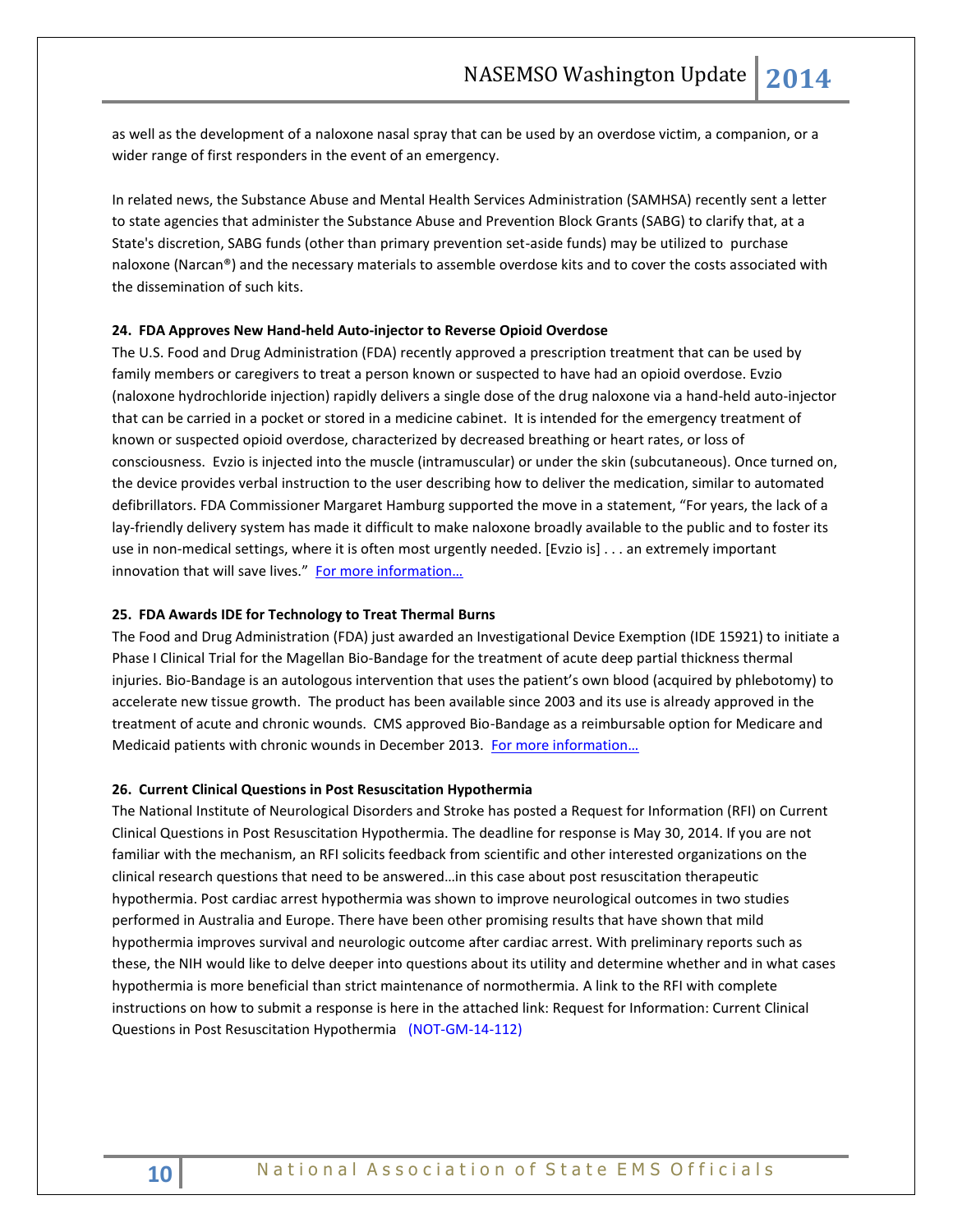# **27. NEW from the CDC!! Data on Injury-related ED Visits by Children and Adolescents**

The Centers for Disease Control and Prevention (CDC) has recently posted NCHS Data Brief, No. 150 - Injury-related Emergency Department Visits by Children and Adolescents: United States, 2009–2010. Injury is the leading cause of death and a major source of morbidity among children and adolescents in the United States. This report examines nationally representative data on injury-related ED visits by children and adolescents aged 18 years and under in the United States during 2009–2010. Injury-related ED visit rates were also compared for the age groups 0–4, 5–12, and 13–18 years, as these correspond to the preschool, school-age, and teen life periods respectively. Key findings include:

- In 2009–2010, an annual average of 11.9 million injury-related emergency department (ED) visits were made by children and adolescents aged 18 years and under in the United States.
- The injury-related ED visit rate was 151 per 1,000 persons aged 18 years and under, and rates were higher for males than for females for all age groups (0–4 years, 5–12 years, and 13–18 years).
- The injury-related ED visit rates among persons aged 5–12 years and 13–18 years were higher for non-Hispanic black persons than for other race and ethnicity groups.
- Leading causes of injury-related ED visits among both males and females included falls and striking against or being struck unintentionally by objects or persons. Visit rates were higher for males than for females for both of these causes.

## [For more information…](http://www.cdc.gov/nchs/data/databriefs/db150.htm)

#### **28. SAMHSA Town Hall Meetings Aim to Prevent Underage Drinking**

The Substance Abuse and Mental Health Services Administration (SAMHSA) has released a summary report of it 2012 town hall meetings to prevent underage drinking. The new report, 2012 Town Hall Meetings to Prevent Underage Drinking: Moving Communities Beyond Awareness to Action, Presents outcomes from a series of Town Hall meetings to educate communities about underage drinking and engage them in prevention efforts. Includes brief case studies to illustrate different approaches and lessons learned in hosting successful events. For more [information…](http://store.samhsa.gov/product/SMA14-4838)

#### **29. EMSC NRC Launches New Web Site**

The Emergency Medical Services for Children (EMSC) National Resource Center's (NRC) website recently changed to **[http://www.emscnrc.org](http://www.emscnrc.org/)**. The new URL features a new design, and much of the content has been reorganized. Please note that if your website or marketing materials currently link to the old website

(**www.childrensnational.org/emsc)**, you will need to change those links as soon as possible. This includes all products or pdfs on your website that are hosted by **www.childrensnational.org**. The new URLs should be easy to find on the new site. If you cannot find the new URL for a specific page or product, please feel free to contact **[Suzanne Sellman](mailto:susellma@childrensnational.org)**, EMSC NRC senior communications specialist.

#### **30. Traffic Safety Facts: Not-in-Traffic Surveillance: Fatality and Injury Statistics in Non-Traffic Crashes**

The U.S. National Highway Traffic Safety Administration (NHTSA) has released a fact sheet that summarizes trends and statistics of injuries and fatalities resulting from non-traffic motor vehicle crashes, 2008-2011—which are those that occur off the public traffic ways (e.g., parking facilities or driveways). For more information...

Read also: [2012 Traffic Safety Facts: Children,](http://www.trb.org/Main/Blurbs/170631.aspx) a fact sheet that summarizes trends and 2012 statistics of traffic fatalities of children.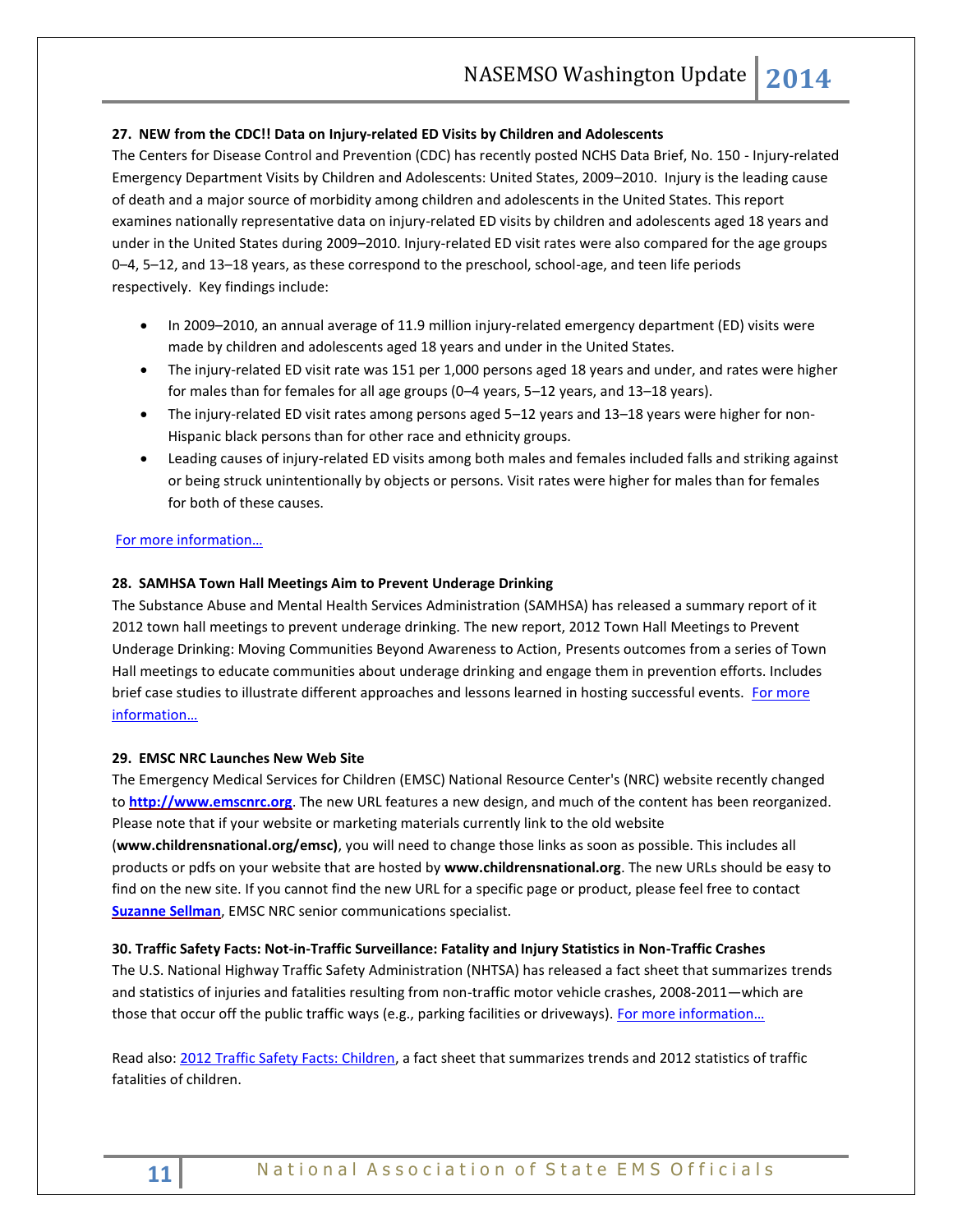# **31. State, Tribal, Local, and Territorial Public Health Professionals Gateway Provides 2013 PSRs**

The Centers for Disease Control and Prevention (CDC) provides regular highlights for all 50 states and the District of Columbia through Prevention Status Reports (PSR) —the status of public health policies and practices designed to prevent or reduce 10 important public health problems. NEW-four key policies that states can use to reduce motor vehicle crash injuries and deaths:

- [Implementing primary enforcement seat belt laws](http://www.cdc.gov/stltpublichealth/psr/motorvehicle/index.html#seat)
- [Mandating the use of car seats and booster seats for motor vehicle passengers through at least age 8 years](http://www.cdc.gov/stltpublichealth/psr/motorvehicle/index.html#mandate)
- [Using comprehensive graduated driver licensing systems](http://www.cdc.gov/stltpublichealth/psr/motorvehicle/index.html#graduated)
- [Requiring the use of ignition interlock devices for those convicted of driving while intoxicated](http://www.cdc.gov/stltpublichealth/psr/motorvehicle/index.html#devices)

#### **32. ACP Recommends Physicians Take Steps to Reduce Gun Violence**

The American College of Physicians recommends counseling patients on the risks of keeping firearms in their homes, especially when minors or people with dementia, mental illness, or substance use disorders live there. In a new position paper published in the Annals of Internal Medicine, the group says that physicians should also counsel patients on the best practices to reduce firearm-related injuries and deaths. The ACP also supports regulating the purchase of firearms to reduce injuries and deaths, including universal background checks, waiting periods, and banning assault weapons. [For more information…](http://annals.org/article.aspx?articleid=1860325)

## **33. FHWA Launches New Site to Assist State EMS Officials**

The Federal Highway Administration (FHWA) has launched a new web site to encourage State EMS Offices to engage in the Strategic Highway Safety Plan (SHSP) process to reduce serious highway injuries and fatalities. The Strategic Highway Safety Plan (SHSP) is a data-driven, four to five year comprehensive plan that integrates the 4Es of highway safety:

- **•** Engineering,
- Education,
- Enforcement and
- Emergency Medical Services (EMS).

A new website is available to help EMS officials develop relationships and become involved in their State SHSP. For [more information…](http://safety.fhwa.dot.gov/hsip/shsp/ems/connection/)

#### **34. FDA Reviews Use of Aspirin for Primary Prevention of Heart Attack and Stroke**

The Food and Drug Administration (FDA) has reviewed available data related to the use of aspirin to reduce the possibility of having a heart attack or stroke and does not believe the evidence supports the general use of aspirin for primary prevention of a heart attack or stroke (i.e. no prior history or cardiovascular disease.) The FDA signals serious risks associated with the use of aspirin, including increased risk of bleeding in the stomach and brain, in situations where the benefit of aspirin for primary prevention has not been established. The available evidence supports the use of aspirin for preventing another heart attack or stroke in patients who have cardiovascular disease or who have already had a heart attack or stroke (secondary prevention.) In patients who have had a cardiovascular event, the known benefits of aspirin for secondary prevention outweigh the risk of bleeding. For [more information…](http://www.fda.gov/Drugs/ResourcesForYou/Consumers/ucm390574.htm)

#### **35. WISQARS Goes Mobile**

CDC's [Web-based Injury Statistics Query and Reporting System \(WISQARS\)](http://www.cdc.gov/injury/wisqars) gives you fatal and nonfatal injury data in the United States, and now the WISQARS Mobile Application gives you fatal injury data on-the-go. WISQARS Mobile spotlights four preventable public health problems—motor vehicle-related injuries, prescription drug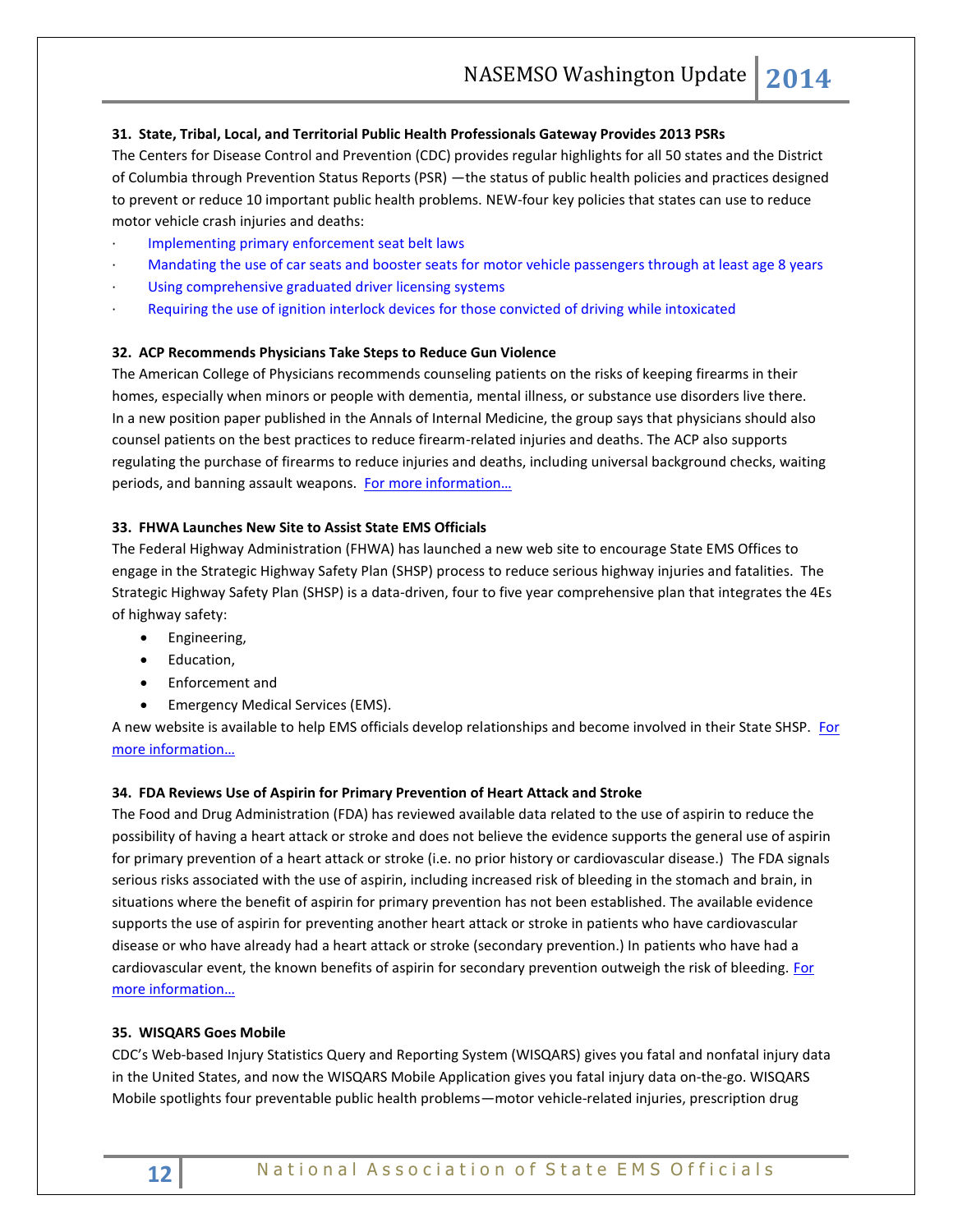overdoses, traumatic brain injuries and violence against children and youth. It also gives you data about unintentional injury, homicide and suicide. View dynamically displayed maps of state-level fatal injury rates. Click on the interactive graphs and charts of death counts and rates by cause of injury death, sex, race/ethnicity and age groups. WISQARS is widely used by researchers, teachers, policy makers, the media, and the public for injury prevention program planning, education, and policy decisions. Use WISQARS Mobile to conveniently inform others about injuries as a public health concern. Click to learn more:

- [WISQARS Mobile](http://www.cdc.gov/injury/wisqars/mobile.html)
- [WISQARS Homepage](http://www.cdc.gov/injury/wisqars/)

## **36. HHS Publishes Updated Action Plan to Combat Viral Hepatitis**

Federal partners have launched an updated Action Plan for the Prevention, Care and Treatment of Viral Hepatitis (2014-2016), building upon the nation's first comprehensive cross-agency action plan to combat viral hepatitis. The three-year renewal of the Action Plan builds upon the substantial progress accomplished since 2011 by agencies and offices from across the Department of Health and Human Services, as well as with our partners at the Departments of Justice, Housing and Urban Development, and Veterans Affairs, to prevent new infections and improve the diagnosis, care and treatment of individuals living with chronic hepatitis C in the United States. Between 3.5 and 5.3 million Americans are living with chronic viral hepatitis, and most of them do not know that they are infected. Viral hepatitis is the leading cause of liver cancer and the most common reason for liver transplantation in the United States. In addition, it is a leading infectious cause of death in the U.S., claiming the lives of 12,000-18,000 Americans each year. For more information...

## **37. Foxx Sends Transportation Reauthorization Proposal to Congress**

US Department of Transportation Secretary Foxx has announced the details of the GROW AMERICA ACT or Generating Renewal, Opportunity, and Work with Accelerated Mobility, Efficiency, and Rebuilding of Infrastructure and Communities throughout America, an effort that among other things will:

- Address the shortfall in the Highway Trust Fund and provide \$87 billion to address the nation's backlog of deficient bridges and aging transit systems;
- Increase safety across all modes of surface transportation, including increasing the civil penalties the National Highway Traffic Safety Administration (NHTSA) can levy against automakers who fail to act quickly on vehicle recalls;
- Provide certainty to state and local governments that must engage in long-term planning;
- Reduce project approval and permitting timelines while delivering better outcomes for communities and the environment.

#### [For more information…](http://www.dot.gov/grow-america/focus-areas)

# **38. Stolen Laptops Lead to Important HIPAA Settlements**

Two entities have paid the U.S. Department of Health and Human Services Office for Civil Rights (OCR) \$1,975,220 collectively to resolve potential violations of the Health Insurance Portability and Accountability Act (HIPAA) Privacy and Security Rules. These major enforcement actions underscore the significant risk to the security of patient information posed by unencrypted laptop computers and other mobile devices. While one of the violations occurred at a facility, the other incident occurred when an unencrypted laptop computer containing the ePHI of 148 individuals was stolen from a workforce member's car. OCR has six educational programs for health care providers on compliance with various aspects of the HIPAA Privacy and Security Rules. Each of these programs is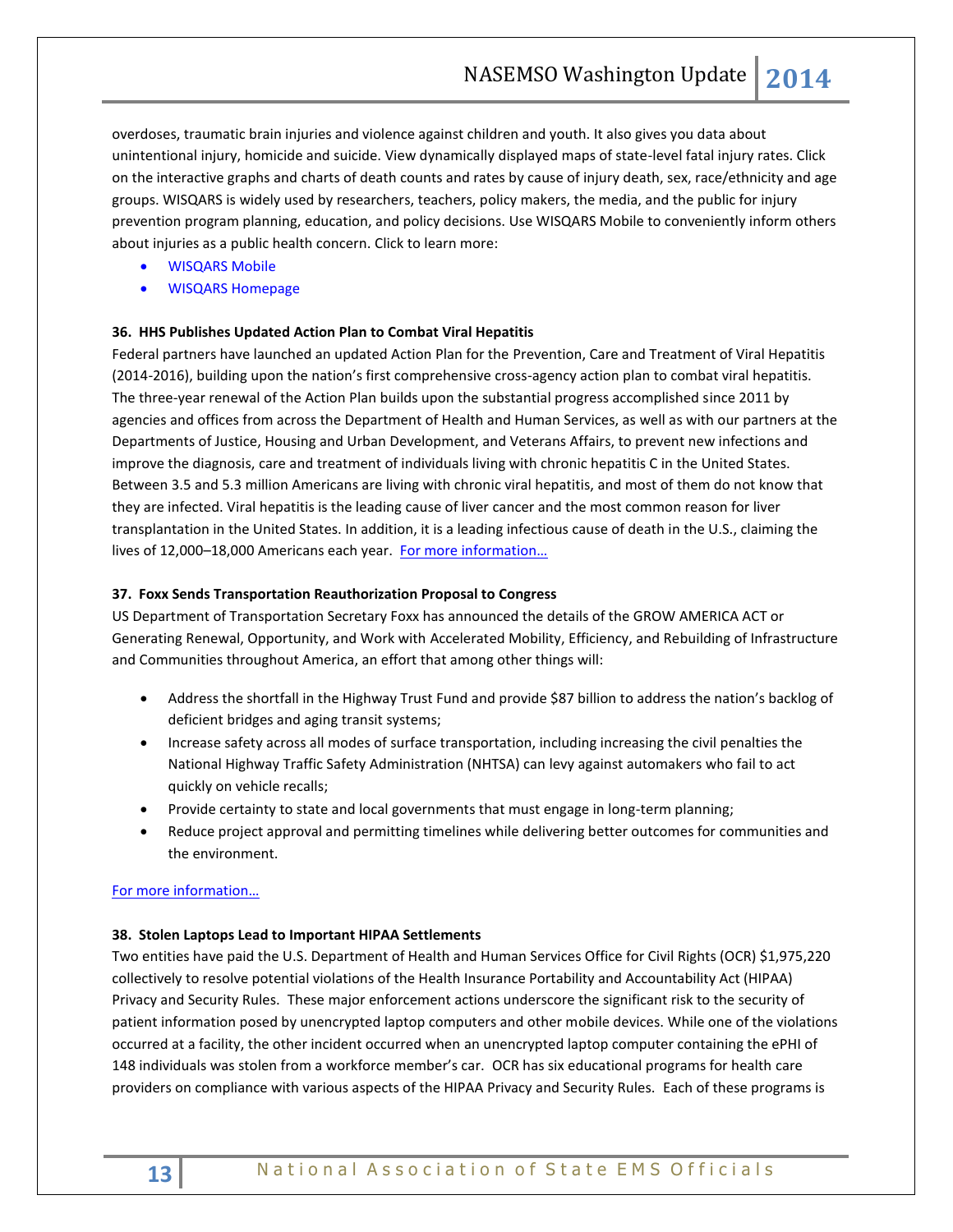available with free Continuing Medical Education credits for physicians and Continuing Education credits for health care professionals, with one module focusing specifically on mobile device security. [For more information…](http://www.hhs.gov/ocr/privacy/hipaa/understanding/training)

#### **39. New NCHS Data Online Query System Now Available**

The National Center for Health Statistics (NCHS) is pleased to announce the beta release of our newest statistical tool, the NCHS Data Online Query System (DOQS). NCHS DOQS gives users the ability to generate and store statistical analyses customized to their specific requirements. The system provides dynamically generated statistical tables, charts, and graphs using NCHS public use data. NCHS DOQS is designed for the general user without knowledge of commercial statistical software packages. Currently, visit data from the Emergency Department component of the 2005-2010 National Hospital Ambulatory Medical Care Survey are available, with more datasets planned for the future. In advance of our upcoming general release, we invite you to explore the beta version of NCHS DOQS and give us your feedback. Your insights will help us provide you with the best possible public health statistical tool. To begin using [NCHS DOQS,](http://links.govdelivery.com/track?type=click&enid=ZWFzPTEmbWFpbGluZ2lkPTIwMTQwNDE1LjMxMzE0ODgxJm1lc3NhZ2VpZD1NREItUFJELUJVTC0yMDE0MDQxNS4zMTMxNDg4MSZkYXRhYmFzZWlkPTEwMDEmc2VyaWFsPTE2ODEwOTk2JmVtYWlsaWQ9cm9iaW5zb25AbmFzZW1zby5vcmcmdXNlcmlkPXJvYmluc29uQG5hc2Vtc28ub3JnJmZsPSZleHRyYT1NdWx0aXZhcmlhdGVJZD0mJiY=&&&100&&&http://www.cdc.gov/nchs/doqs/index.htm) we recommend that you start with a brief [tutorial.](http://links.govdelivery.com/track?type=click&enid=ZWFzPTEmbWFpbGluZ2lkPTIwMTQwNDE1LjMxMzE0ODgxJm1lc3NhZ2VpZD1NREItUFJELUJVTC0yMDE0MDQxNS4zMTMxNDg4MSZkYXRhYmFzZWlkPTEwMDEmc2VyaWFsPTE2ODEwOTk2JmVtYWlsaWQ9cm9iaW5zb25AbmFzZW1zby5vcmcmdXNlcmlkPXJvYmluc29uQG5hc2Vtc28ub3JnJmZsPSZleHRyYT1NdWx0aXZhcmlhdGVJZD0mJiY=&&&101&&&http://www.cdc.gov/nchs/ppt/doqs/nchs_doqs_overview.pdf) Once you have tried out the system, please send your feedback, using the Contact Us section of the website.

#### **40. FDA Further Extends Expiration Dates of Meridian's DuoDote Auto-Injector Lots**

The U.S. Food & Drug Administration (FDA) has announced a further extension of expiration dates of DuoDote auto-injector lots. The lots of DuoDote that are specified in the alert can be used for up to two years past the originally labeled expiration date, provided the products have been and continue to be stored under labeled storage conditions. [For more information....](http://www.nasemso.org/documents/Duo-Dote-Auto-Injector-Extension-03Apr2014.pdf)

#### **41. Alere Recalls INRatio2 PT/INR Professional Test Strips**

Alere is recalling this product due to complaints of patients who had a therapeutic or near therapeutic INR with the Alere INRatio2 PT/INR Professional Test Strip but a significantly higher INR (outside of therapeutic range) when performed by a central laboratory. Alere has received nine serious adverse event reports, three of which described bleeding associated with patient deaths. The reason for the adverse event reports was significantly different test results between the Alere INRatio2 PT/INR Professional Test Strip and the local laboratory plasma INR test. Given these reports, Alere is concerned that the AlereINRatio2 PT/INR Professional Test Strips may report an inaccurately low INR result. Alere will transition customers from the current Alere INRatio2 PT/INR Professional Test Strip to the Alere INRatio PT/INR Test Strip (PN 100139). The voluntary recall does not include the Alere INRatio PT/INR Test Strip (PN 100071), which is utilized by patient self-testers for home INR monitoring. Healthcare professionals should immediately STOP using the Alere INRatio2 PT/INR Professional Test Strips and use an alternative method to perform PT/INR testing, such as a plasma-based laboratory INR test, an alternative Alere product, or an alternative point-of-care monitoring system from a different manufacturer. For more information...

#### **42. NFPA Provides Links for Public Comment Opportunities**

The public comment period for NFPA 1917 is currently open and closes on May  $16^{th}$ , 2014. Any member of the public can submit public comments based on the draft that has been published. The website is [www.nfpa.org/1917.](http://www.nfpa.org/1917) Once there you will see the "doc info page" for that particular document. In this case NFPA 1917. You will also see a hyperlink stating that the next edition is currently open for public comment. Once you click on that link you will be able to enter any public comments on the work of the committee based on the draft that has been published. The committee responsible for NFPA 1917 will be meeting sometime between May 16<sup>th</sup>, 2014 and October 31, 2014 to address any submitted public comments. Another document that might be of interest is NFPA 450, Guide for Emergency Medical Services and Systems. That website is [www.nfpa.org/450.](http://www.nfpa.org/450) This document is currently accepting public inputs until July 7, 2014. Any public inputs would be based on the current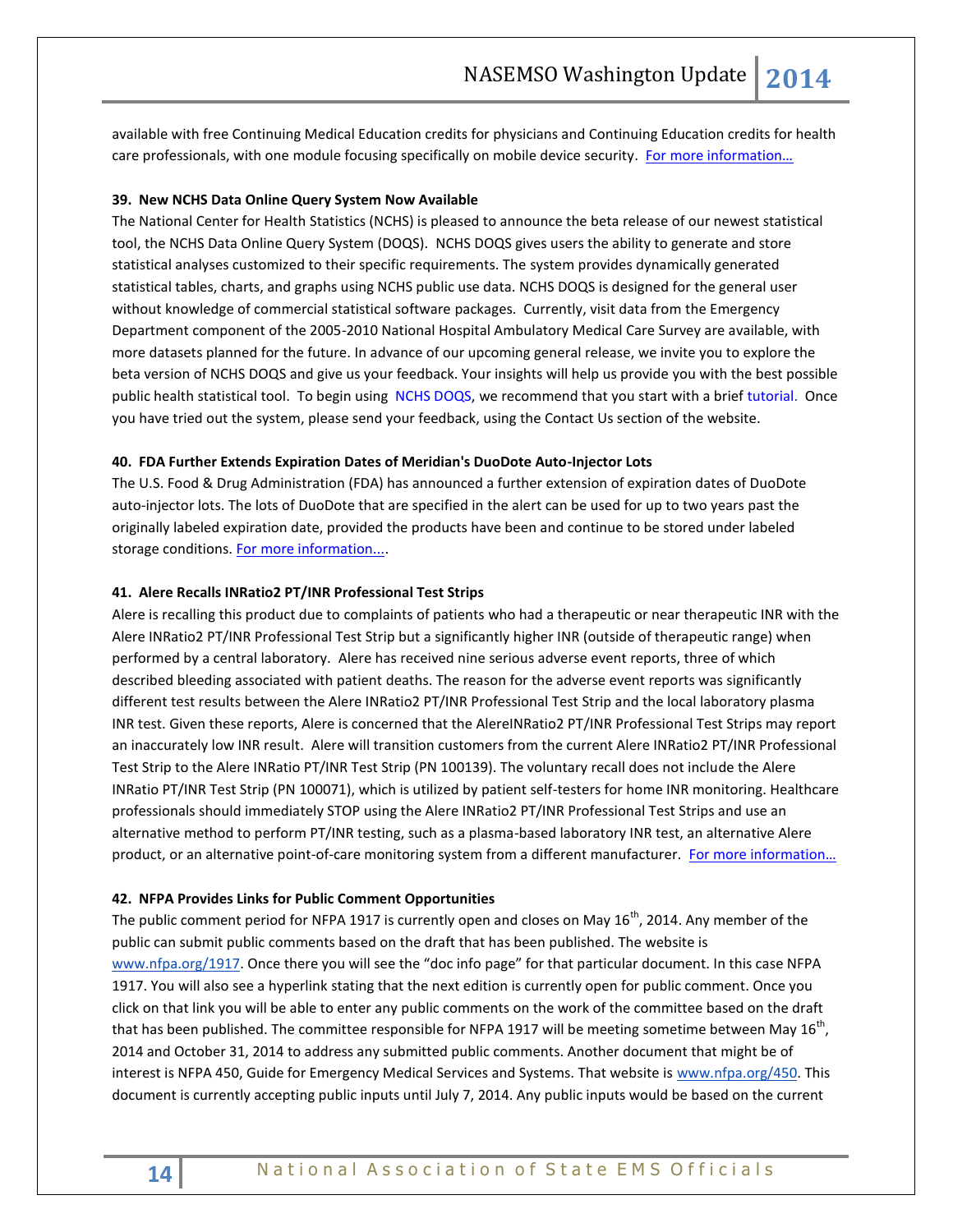edition of the document, which is published on the website. Again any member of the public can submit public input for the committee to address. The committee responsible for NFPA 450 will be meeting between July 7<sup>th</sup>, 2014 and December  $12^{th}$ , 2014 to address any submitted public inputs.

#### **43. Call for Proposals: International Roundtable on Community Paramedicine**

The International Roundtable on Community Paramedicine (IRCP) will be held September 3-5, 2014 at the Atlantis Casino Resort in Reno, Nevada. Approximately one hundred EMS Administrators, Chiefs, Executive Directors, CEO's and other Managers typically from Australia, Canada, New Zealand, the United Arab Emirates, the United Kingdom and the United States attend. If you wish to assist the IRCP and the industry by participating as a presenter for our event you are invited to submit a proposal. Additional information and a preliminary program are available on REMSA's website www.remsa-cf.com .

## **44. CURRENT STATE JOB OPPORTUNITIES**

**Emergency Medical Service & Trauma Supervisor**, Washington State Department of Health, Division of Health Services Quality Assurance – Office of Community Health Systems – EMS, Trauma, Injury and Violence Prevention Section, Tumwater, Washington. Deadline for Applications: Until Filled[. complete details](http://agency.governmentjobs.com/washington/default.cfm?action=viewJob&jobID=868384)

**Executive Director**, Kansas Department of Emergency Medical Services, Topeka, Kansas. Deadline for Applications: June 10, 2014. [complete details](http://admin.ks.gov/services/state-employment-center/job/job-postings?id=177394)

**Emergency Medical Services Deputy Chief (Administrator I)**, Division of Fire Standards and Training & EMS, New Hampshire Department of Safety, Concord, New Hampshire. Deadline for Applications: May 12, 2014. complete [details](https://jobs.nhfirst.nh.gov:444/lawtaprd/CandidateSelfService/controller.servlet?&service=_formnav&bto=JobPosting&dataarea=lawtaprd&webappname=CandidateSelfService&name=PostingDisplay&HROrganization=10&JobRequisition=1857&JobPosting=2&context.session.key.HROrganization=10&context.session.key.JobBoard=EXTERNAL&frombto=JobPosting&_frmurl=true&navname=ViewPosting&_of=true&_ctx.frombto=JobPosting&_ctx.navname=ViewPosting&_ctx.HROrganization=10&_ctx.JobRequisition=1857&_ctx.JobPosting=2&byw=true)

**Injury Prevention Coordinator**, Wyoming Department of Health, Injury Prevention Program, Cheyenne, Wyoming. Deadline for Applications: Until Filled. [complete details](http://agency.governmentjobs.com/wyoming/default.cfm?action=viewJob&jobID=830506&hit_count=yes&headerFooter=1&promo=0&transfer=0&WDDXJobSearchParams=%3CwddxPacket%20version=%271.0%27%3E%3Cheader/%3E%3Cdata%3E%3Cstruct%3E%3Cvar%20name=%27CATEGORYID%27%3E%3Cstring%3E%3C/string%3E%3C/var%3E%3Cvar%20name=%27PROMOTIONALJOBS%27%3E%3Cstring%3E0%3C/string%3E%3C/var%3E%3Cvar%20name=%27TRANSFER%27%3E%3Cstring%3E0%3C/string%3E%3C/var%3E%3Cvar%20name=%27FIND_KEYWORD%27%3E%3Cstring%3Einjury%3C/string%3E%3C/var%3E%3C/struct%3E%3C/data%3E%3C/wddxPacket%3E)

#### **45. AHA/ASA Revise Recurrent Stroke Guidelines**

The American Heart Association and the American Stroke Association have released updated guidelines for preventing recurrent stroke in patients who've experienced a stroke or transient ischemic attack. Here are a few of the changes from the groups' 2011 guidelines:

- Systolic blood pressure below 140 mm Hg and diastolic pressure below 90 mm Hg are reasonable goals.
- Vitamin K antagonist therapy, apixaban, and dabigatran are indicated to prevent recurrent stroke in patients who have nonvalvular atrial fibrillation, while rivaroxaban is considered a reasonable option.
- For patients over age 70, carotid endarterectomy may have better outcomes than carotid angioplasty with stenting. In younger patients, the two approaches are similar in their risks for perioperative complications and long-term ipsilateral stroke.

Additional recommendations on medical and surgical management are included. For more information...

#### **46. Better Outcomes with Prehospital Stroke Thrombolysis**

Daniel J. Pallin, MD reviewing *Ebinger M et al. JAMA 2014 Apr 23.* 

In a German study, time to thrombolysis was faster when treatment was provided by neurologists in a speciallyequipped ambulance than in the ED. Investigators in Germany compared time to thrombolysis between stroke patients receiving routine care in an emergency department and those evaluated in the prehospital setting by a special ambulance called "stroke emergency mobile" or STEMO. The STEMO was staffed by a neurologist and was equipped with a mobile computed tomography scanner and a point-of-care laboratory. The unit of randomization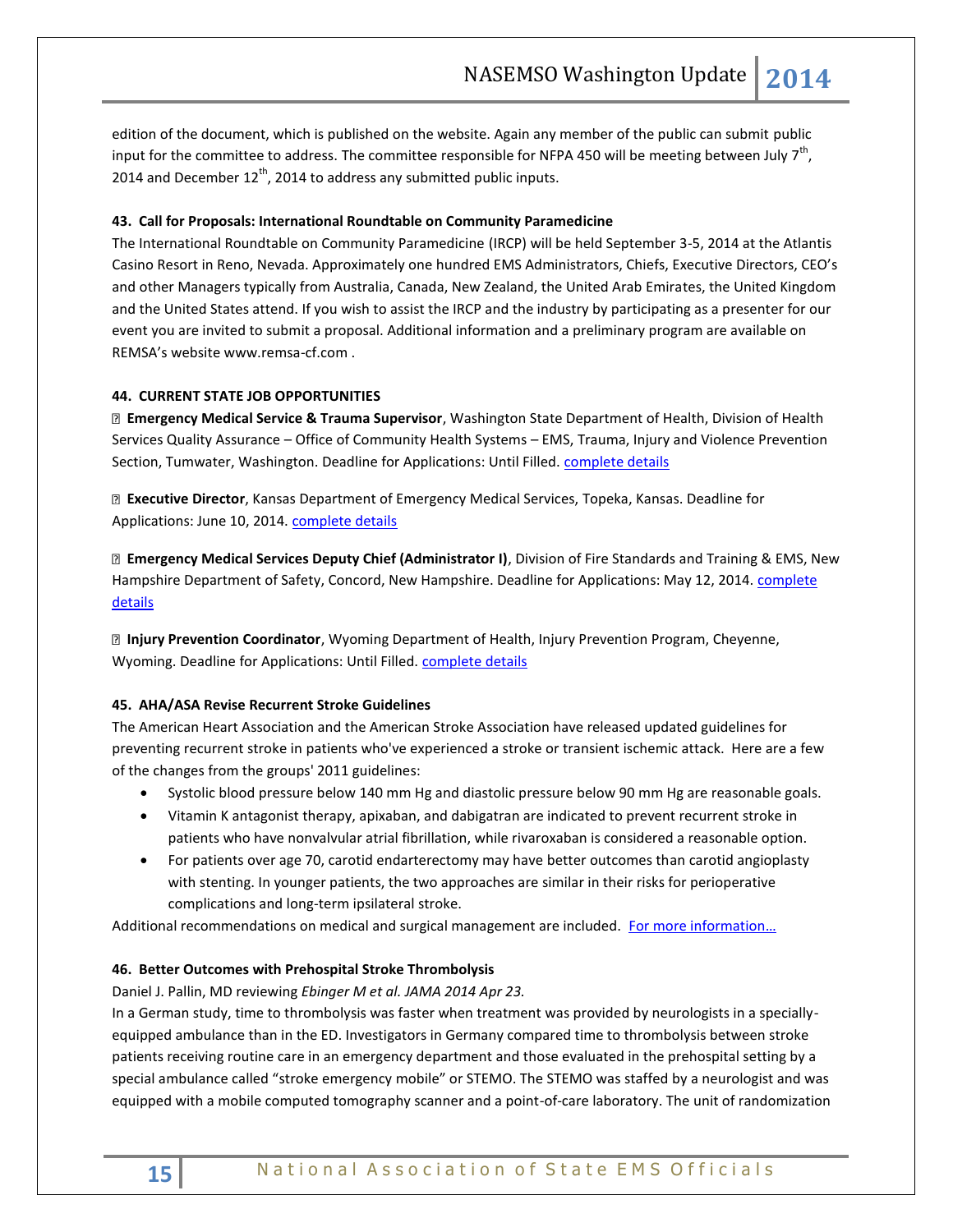was the week, with the STEMO responding when available during intervention weeks; 1804 STEMO responses were compared with 2969 routine cases. Of note, 1409 patients during STEMO weeks received routine care because the STEMO was not available. With STEMO care, call-to-thrombolysis time was 25 minutes shorter; rates of thrombolysis were 13% higher (92% vs. 79%); and hemorrhage, mortality, and functional outcomes were similar to those with routine care. Citation: Ebinger M et al. Effect of the use of ambulance-based thrombolysis on time to thrombolysis in acute ischemic stroke: A randomized clinical trial. JAMA 2014 Apr 23; 311:1622.

# **47. Epinephrine May Be of No Survival Benefit in Cardiac Arrest**

[Kristi L. Koenig, MD, FACEP, FIFEM](http://www.jwatch.org/editors/u067) reviewing Lin S et al. Resuscitation 2014 Mar 15. A meta-analysis shows similar survival to discharge and neurological outcomes in adult cardiac arrest patients irrespective of epinephrine use or dose. Standard advanced cardiac life support guidelines recommend administration of epinephrine at a dose of 1 mg every 3 to 5 minutes, but is there evidence that this therapy improves outcomes? To answer this question, researchers performed a meta-analysis of 14 randomized, controlled trials (12,250 total patients) in nine countries that compared standard-dose epinephrine with high-dose epinephrine (>1 mg per dose), vasopressin, or placebo in adults with out-of-hospital cardiac arrest. Rates of survival to hospital admission and return of spontaneous circulation were higher with high-dose epinephrine than with the standard dose and were lower with placebo than with the standard dose. However, there were no differences in survival to discharge or neurological outcomes between any treatment groups or subgroups (initial cardiac rhythm, number of doses). The meta-analysis did not control for quality of cardiopulmonary resuscitation. Citation: Lin S et al. Adrenaline for out-of-hospital cardiac arrest resuscitation: A systematic review and meta-analysis of randomized controlled trials. Resuscitation 2014 Mar.

#### **UPCOMING EVENTS**

#### **PLEASE NOTE: CALENDAR ITEMS ARE ALWAYS WELCOME!!! Send t[o robinson@nasemso.org](mailto:robinson@nasemso.org)**

# **\*\*\*STATEWIDE EMS CONFERENCES\*\*\***

California EMS for Children Forum: Get Ready for Kids. May 19, 2014. Palm Springs Convention Center, Palm Springs, CA. For more [information…](http://www.emsa.ca.gov/Media/Default/PDF/Pediatric%20EMS%20Forum.pdf)

\* The Connecticut EMS EXPO – May 29-31. Mohegan Sun Casino, Uncasville, CT. Go to [http://www.ctemsexpo.com](http://www.ctemsexpo.com/)</u> for more info.

Pennsylvania 37th Annual Statewide EMS Conference, August 13-15, 2014, Lancaster Marriott at Penn Square, Lancaster, PA. For more information...

Pennsylvania 37th Annual Statewide EMS Conference, September 17-19, 2014. Blair County Convention Center, Altoona, PA. For more information...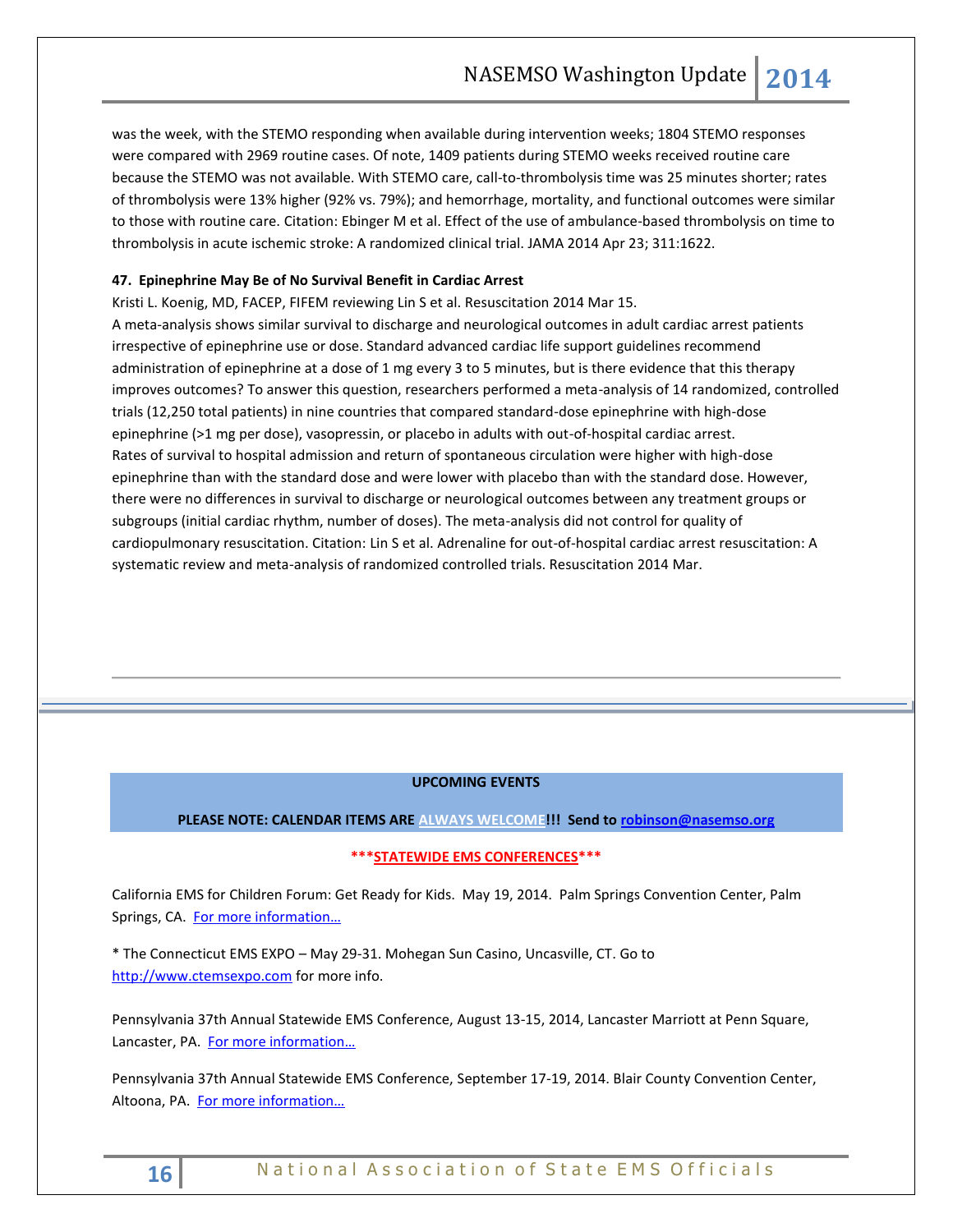35<sup>th</sup> Annual Virginia EMS Symposium, November 5-9, 2014, Norfolk Waterside Marriott, Norfolk, Va. For more information, visit [http://www.vdh.virginia.gov/OEMS/symposium/index.htm.](http://www.vdh.virginia.gov/OEMS/symposium/index.htm)

#### **\*\*\*National Conferences and Special Meetings\*\*\***

| <b>NAEMSE Instructor Course Level 1</b> |                |
|-----------------------------------------|----------------|
| May 30-June 1, 2014                     | Logan, WV      |
| June 13-15, 2014                        | Bridgeport, CT |
| June 27-29, 2014                        | Manheim, PA    |
| <b>NAEMSE Instructor Course Level 2</b> |                |
| May 16-17, 2014                         | Macon, GA      |
| July 11-12, 2014                        | Mount Gay, WV  |
| For more information                    |                |

ACEP Leadership and Advocacy Conference. May 18-21, 2014. Washington, DC. For more information...

National EMS Week. May 18-24, 2014. This year's theme is "EMS: Dedicated. For Life." For more information...

Pinnacle EMS Leadership and Management Conference. July 21-25, 2014. Scottsdale, AZ. For more information...

ITS America World Congress. September 7-11, 2014. Detroit Marriott at the Renaissance Center. Detroit, MI. [For](http://itsworldcongress.org/)  [more information…](http://itsworldcongress.org/)

Public Meeting of the National EMS Advisory Council. September 9-10, 2014

NAEMSE Symposium. September 16-21, 2014. Peppermill Resort Hotel. Reno, NV. [For more information…](http://www.naemse.org/symposium/)

Air Medical Transport Conference. September 22-24, 2014. Nashville, TN.

NASEMSO Annual Meeting. October 6-10, 2014. Westin Cleveland and Cleveland Public Auditorium, Cleveland, OH. [For more information…](http://www.nasemso.org/Meetings/Annual/AnnualMeeting2014.asp)

ENA Annual Meeting. October 7-11, 2014. Indiana Convention Center. Indianapolis, IN. For more information...

ACEP Annual Meeting. October 27-October 30, 2014. Chicago, IL. For more information...

EMS Expo. November 9-13, 2014. Nashville, TN. [For more informa](http://emsworldexpo.com/)tion...

Public Meeting of the National EMS Advisory Council. December 3-4, 2014

See more EMS Events on NASEMSO's web site at <http://www.nasemso.org/Resources/Calendar/index.asp>